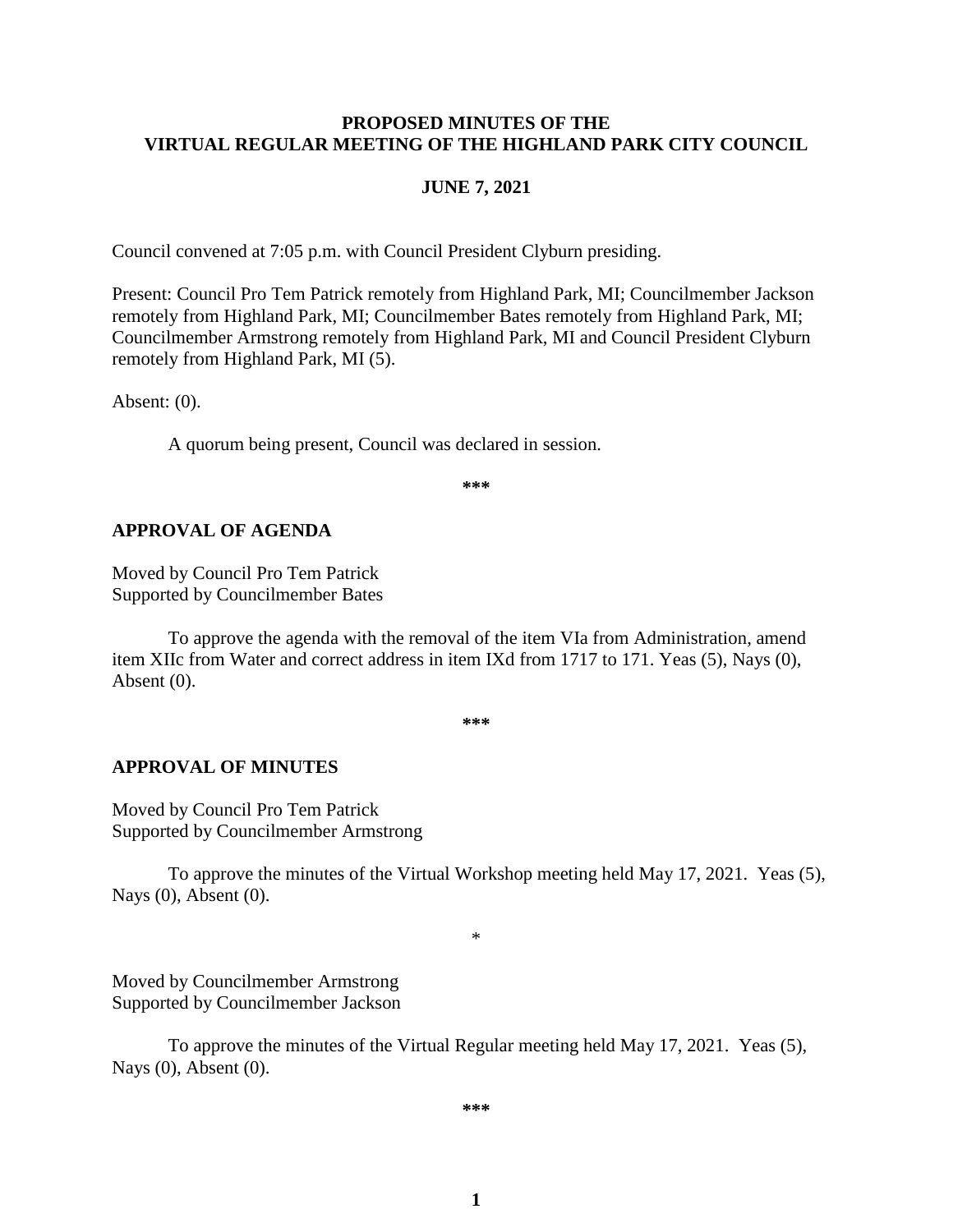#### **VETO 06-07-21 V**

The following communication was received from Mayor Yopp.

At the Meeting of the City Council held on May 17, 2021, the Council took the unfathomable: action of passing a Resolution to remove monies in the Fiscal Year 2021 Budget to a level that would grossly impair the functions of the Law Department and Mayoral Office. This would negatively impact the City and disallow its transaction of business, and also injure the residents by preventing prosecution of ordinance violations. This action is so arbitrary and capricious it evidences a total failure of this City Council to exercise discretion, and is therefore illegal. *Cahalan v. Wayne County Board of Commissioners,* 98 Mich App. 114 (1979). As such, it is my duty to exercise this Mayoral Veto to protect the City and its residents.

First, by grossly underfunding the department, it will affect, negatively, fulfilling every duty of the Law Department as set fo1ih in the City Charter. The Mayor's Budget, as submitted, satisfies what I am obliged to do. It is the Mayor's Budget, which was submitted only after considered review. Indeed, a request to increase the Law Department budget to cover additional costs attendant to new rules, practices, and policies of the courts, administrative boards and commissions was received, but denied.

Second, the action of Council is curiously sequenced. Some members of Council approved retaining outside counsel, when the legality of the cannabis ordinance was challenged by a citizen, who never sued any Council member. This was an unnecessary expenditure in excess of

\$30,000.00. Council, now, simultaneous to reducing the Law Department budget, hired that same lawyer to represent the City for matters of bona fide disputes which, as of now, are not identified,do not exist or for which he may not be experienced or qualified.

Finally, City Council's action deletes the budgeted amount from the Law Department, subjecting the City to substantial harm by forcing decisions that arise from underfunding mandated and essential legal services. Because City Council members have limited interaction with the day to day operations of the City departments, the impact of changes in the Mayor' s budget submissions are not fully appreciated.

Moved by Council Pro Tem Patrick Supported by Councilmember Armstrong

To override the veto and adopt the proposed 21/22 budget as amended. Yeas (4), Nays (1) Councilmember Jackson, Absent (0).

**\*\*\***

#### **ADMINISTRATION 06-07-21 VI**

The following resolution was submitted for approval.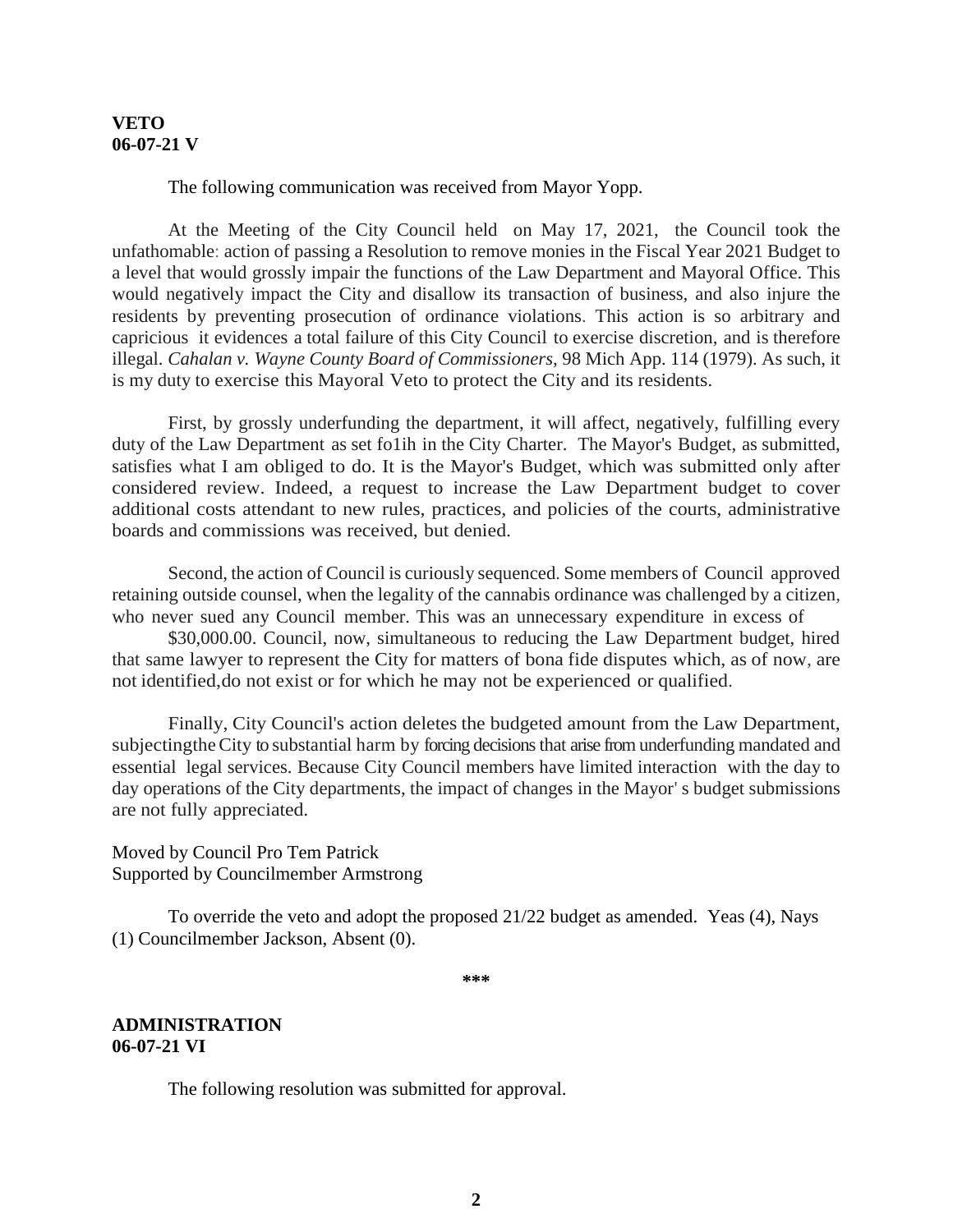## **RESOLUTION TO PRESENT POTENTIAL PROJECTS TO SENATOR STABENOW FOR 2022 FY BUDGET ALLOCATION EARMARKS**

Moved by Councilmember Armstrong Supported by Councilmember Bates

**WHEREAS**, on 5/19/21 the City participated in a call with Senator Stabenow's Office todiscuss potential projects for 2022 FY budget allocation earmarks; and

**WHEREAS**, on this call, Senator Stabenow's District Manager discussed details ofpotential funding opportunities; and

**WHEREAS**, the City was invited to submit preliminary projects by May 24<sup>th</sup>, complete written applications by June  $4<sup>th</sup>$ , and

**WHEREAS**, projects were presented for: 1) a water leakage project, 2) police training and equipment, and 3) improvements to the Recreation Center (physical improvements, computers, walking track).

**NOW, THEREFORE, BE IT RESOLVED**, that the City approves the application that was submitted to Senator Stabenow's Office enabling Highland Park to meet the June 4<sup>th</sup> deadline.

Councilmember Bates had questions regarding the submission date and how the projects were chosen. No one was available to address his concerns. Councilmember Bates withdrew his support. Councilmember Armstrong amended his motion.

Moved by Councilmember Armstrong Supported by Council Pro Tem Patrick

To table the above item. Yeas (5), Nays (0), Absent (0).

**\*\*\***

## **CITY ADMINISTRATOR 06-07-21 VII a**

The following resolution was submitted for approval.

# **RESOLUTION AUTHORIZING NOTICE OF INTENT REGARDING ACT 94 REQUIREMENTS AND DECLARATION OF INTENT TO REIMBURSE (WATER SUPPLY SYSTEM IMPROVEMENTS)**

Moved by Council Pro Tem Patrick Supported by Councilmember Bates

**WHEREAS**, the City Council of the City of Highland Park, County of Wayne, State of Michigan (the "City"), intends to issue and sell revenue bonds, pursuant to Act 94, Public Acts of Michigan, 1933, as amended ("Act 94"), in an amount not to exceed Fifty-Five Million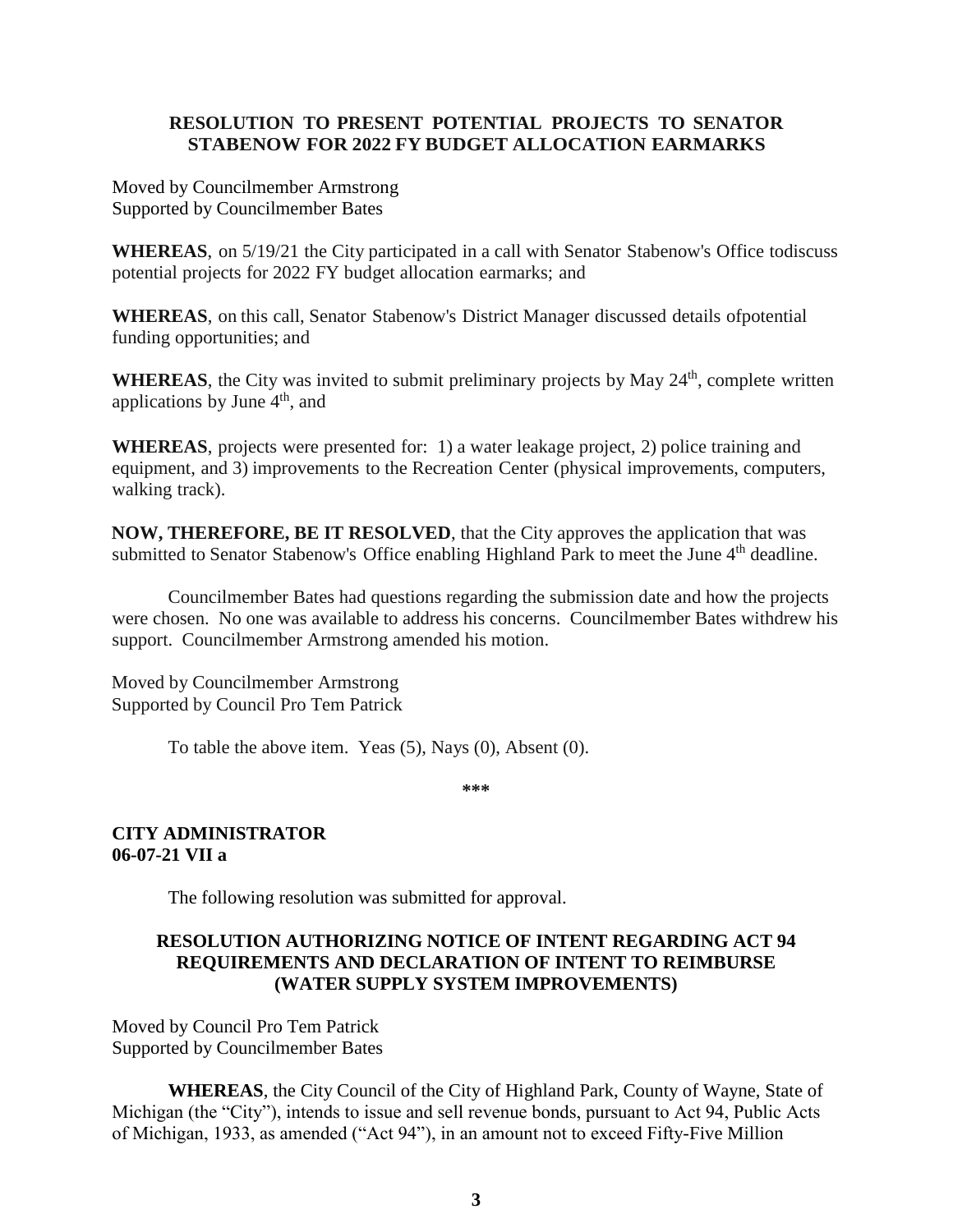Dollars (\$55,000,000) in one or more series for the purpose of paying all or part of the cost of acquiring, constructing, installing, repairing and improving certain improvements to the City's water supply system, including water mains and service lines, meter hookup, flushing and testing, together with all necessary interests in land, and all related sites, structures, equipment, appurtenances and attachments thereto (the "Project"); and

**WHEREAS**, the Revenue Bond Act, Act 94, Public Acts of Michigan, 1933, as amended ("Act 94"), provides a means for financing the purchase, acquisition, construction, improvement, enlargement, extension, and repair of public improvements such as the Project through the issuance of revenue bonds; and

**WHEREAS**, the issuance of bonds, in one or more series, payable from revenues of the water supply system under Act 94, and other available revenues of the City, in a total amount not to exceed Fifty-Five Million Dollars (\$55,000,000) and in one or more series (the "Bonds) for the purpose of financing all or part of the Project represents the most practical means to that end; and

**WHEREAS**, the City has been advised by the Michigan Department of Environment, Great Lakes and Energy that financial assistance to accomplish the acquisition and construction of the Project is available through the Drinking Water Revolving Fund ("DWRF") loan program administered by the Michigan Finance Authority; and

**WHEREAS**, the City has made application for participation in the DWRF loan program; and

**WHEREAS**, a notice of intent to issue bonds must be published before the issuance of the aforesaid Bonds in order to comply with the requirements of Section 33 of Act 94, Public Acts of Michigan, 1933, as amended; and

**WHEREAS**, the City intends at this time to state its intention to be reimbursed from proceeds of the Bonds for any expenditures undertaken by the City for the Project prior to issuance of the Bonds.

# **NOW, THEREFORE, BE IT RESOLVED THAT:**

1. The City Clerk is hereby authorized and directed to publish a notice of intent to issue bonds in the *Michigan Chronicle*, a newspaper of general circulation in the City.

2. Said notice of intent shall be published as a one-quarter  $(1/4)$  page display advertisement in substantially the form set forth in Exhibit A hereto and by this reference made a part hereof.

3. The City Council of the City does hereby determine that the foregoing form of Notice of Intent to Issue Bonds and the manner of publication directed is the method best calculated to give notice to the water supply system's users and the electors residing in the boundaries of the City of this City's intent to issue the Bonds, the purpose of the Bonds, the security for the Bonds and the right of referendum relating thereto, and the newspaper named for publication is hereby determined to reach the largest number of persons to whom the notice is directed.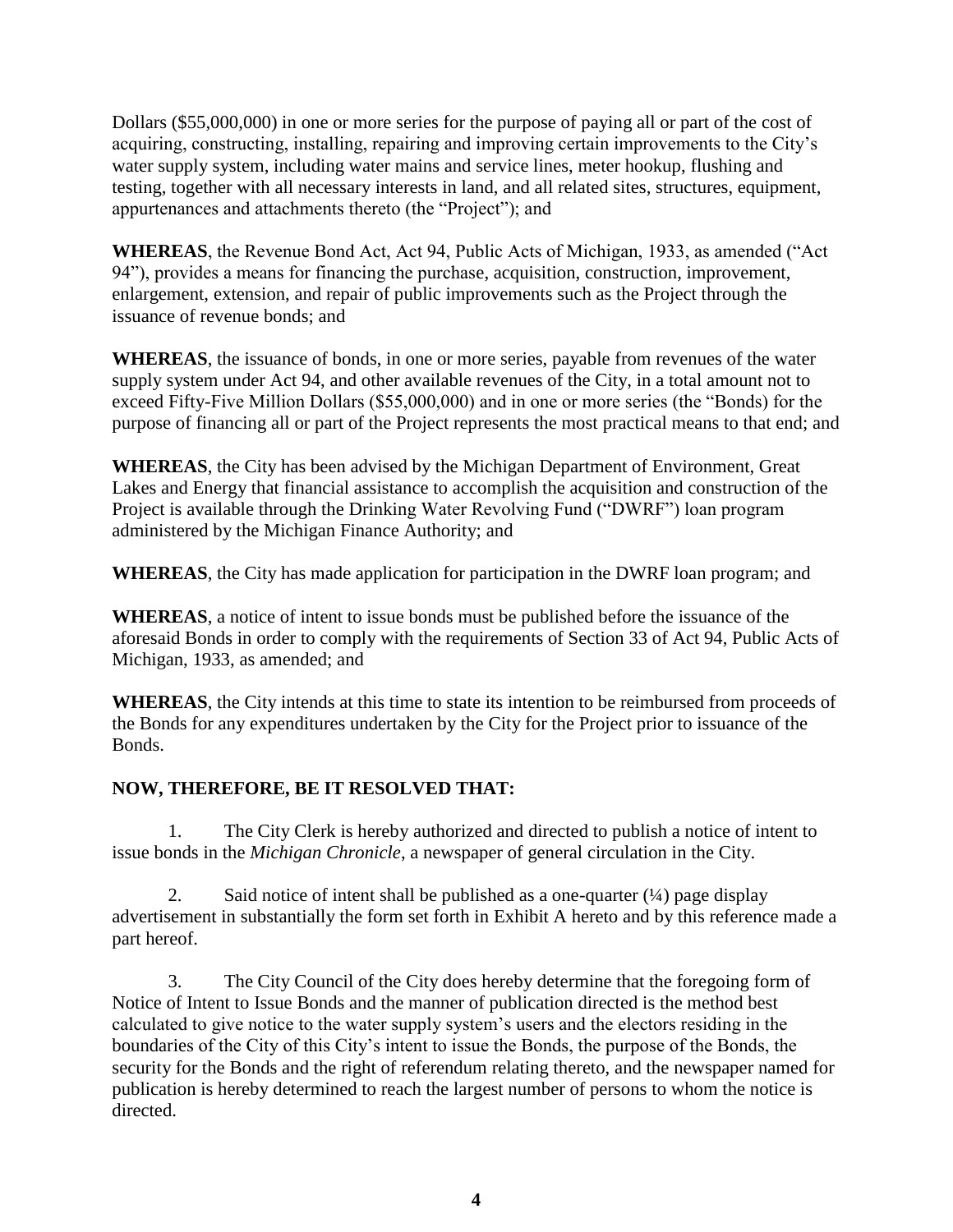4. The City makes the following declarations for the purpose of complying with the reimbursement rules of Treas. Reg. § 1.150-2 pursuant to the Internal Revenue Code of 1986, as amended:

- (a) As of the date hereof, the City reasonably expects to reimburse itself for the expenditures described in (b) below with proceeds of debt to be incurred by the City.
- (b) The expenditures described in this paragraph (b) are for the costs of acquiring and constructing the Project which were paid subsequent to sixty (60) days prior to the date hereof or which will be paid prior to the issuance of the Bonds from the general fund or sanitary sewer fund of the City.
- (c) The maximum principal amount of debt expected to be issued for the Project, including issuance costs, is \$55,000,000.

5. The Mayor, City Administrator, City Clerk and Finance Director are authorized and directed to take other steps as necessary or convenient to carry out the purposes of this resolution.

6. The City Council hereby confirms the retention of Miller, Canfield, Paddock and Stone, P.L.C. as bond counsel in connection with the issuance of the Bonds. The fees of bond counsel shall be paid from the proceeds of the sale of the Bonds, or other money legally available therefor. The City has been advised that Miller Canfield has represented the Michigan Finance Authority in the past and may be representing the Michigan Finance Authority presently in connection with various unrelated matters and the City consents to the representation of the Michigan Finance Authority by Miller Canfield in connection with these unrelated matters.

7. The City hereby confirms the appointment of Robert W. Baird & Co., Incorporated, to act as its Municipal Advisor with respect to the Bonds. The fees of the Municipal Advisor shall be paid from the proceeds of the sale of the Bonds, or other money legally available therefor.

8. All resolutions and parts of resolutions insofar as they conflict with the provisions of this resolution be and the same hereby are rescinded. Yeas (5), Nays (0), Absent (0).

\*

# **06-07-21 VII b**

The following resolution was submitted for approval.

## **NOTICE OF INTENT AND REIMBURSEMENT RESOLUTION 2021 CAPITAL IMPROVEMENT BONDS (LIMITED TAX GENERAL OBLIGATION)**

Moved by Council Pro Tem Patrick Supported by Councilmember Jackson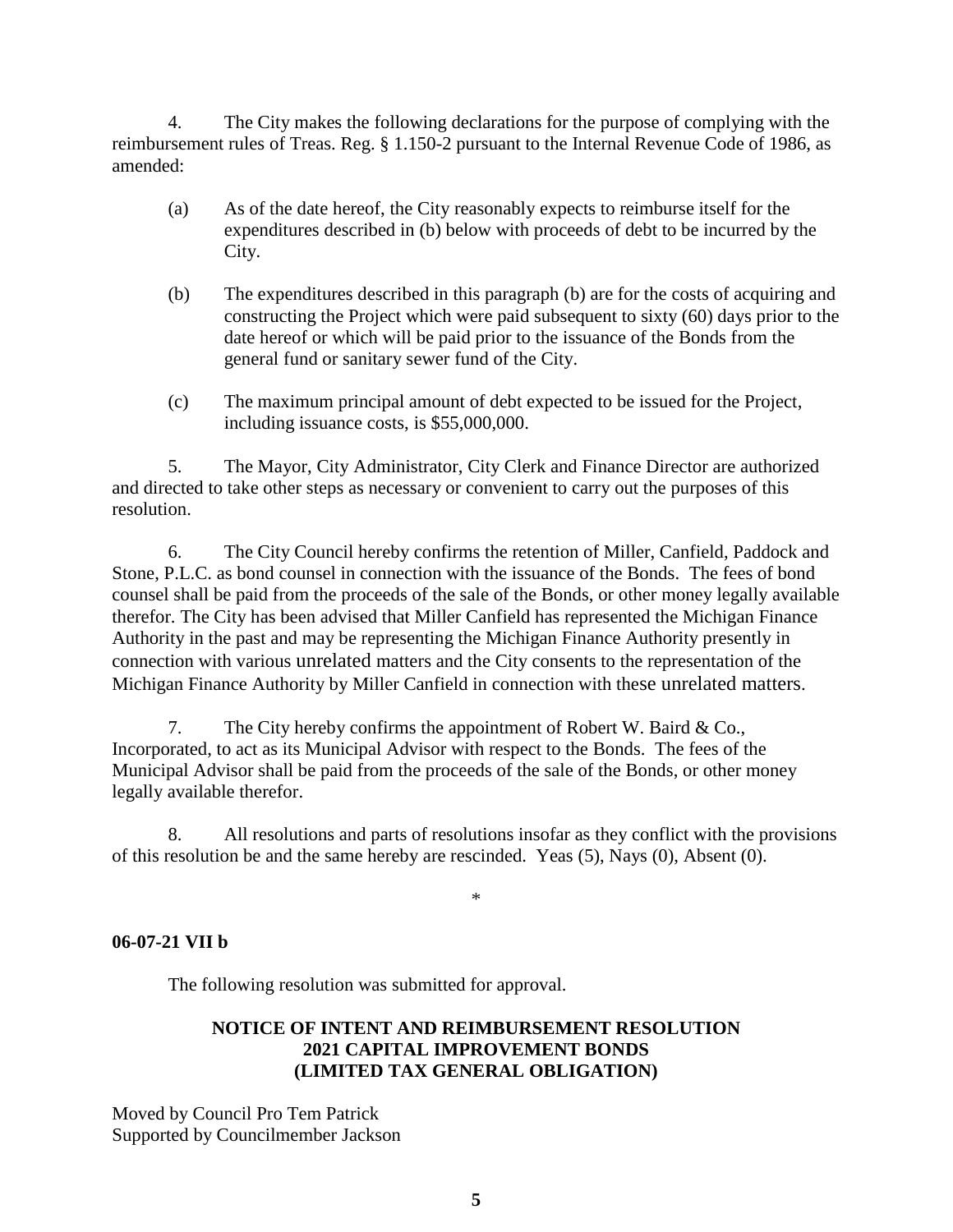**WHEREAS,** the City of Highland Park, County of Wayne, State of Michigan (the "City"), intends to issue and sell bonds in one or more series pursuant to Act 34, Public Acts of Michigan, 2001, as amended ("Act 34"), in an aggregate amount not to exceed Six Million Dollars (\$6,000,000) and in one or more series (the "Bonds"), for the purpose of paying all or a part of the costs of acquiring, constructing, installing, repairing and improving certain capital improvements in the City, including sinkholes, sanitary sewer conduits, CCTV, sewer lining, and conducting a flow metering study, together with all necessary interests in land, rights-of way, appurtenances and attachments thereto (the "Project"); and

**WHEREAS, t**he City has been advised by the Michigan Department of Environment, Great Lakes and Energy that financial assistance to accomplish the acquisition and construction of the Project is available through the Clean Water Revolving Fund ("CWRF") loan program administered by the Michigan Finance Authority; and

**WHEREAS,** the City has made application for participation in the CWRF loan program; and

**WHEREAS,** a notice of intent to issue the Bonds must be published before the issuance of the Bonds in order to comply with the requirements of Section 517 of Act 34; and

**WHEREAS,** in order to be reimbursed from proceeds of the Bonds, the City must state its intention to do so in advance.

# **NOW, THEREFORE, BE IT RESOLVED THAT:**

- 1. The City Clerk is authorized and directed to publish a notice of intent to issue bonds in the *Michigan Chronicle,* a newspaper of general circulation in the City.
- 2. The notice of intent shall be published as a display advertisement not less than one-quarter (1/4) page in size in substantially the form attached to this resolution as Exhibit A.

3. The City Council does hereby determine that the foregoing form of Notice of Intent to Issue Bonds and the manner of publication directed is the method best calculated to give notice to the City's electors and taxpayers residing in the boundaries of the City of the City's intent to issue the Bonds, the maximum amount of the Bonds, the purpose of the Bonds, the source of payment for the Bonds and the right of referendum relating thereto, and the newspaper named for publication is hereby determined to reach the largest number of persons to whom the notice is directed.

4. The City makes the following declarations for the purpose of complying with the reimbursement rules of Treas. Reg. § 1.150-2 pursuant to the Internal Revenue Code of 1986, as amended:

(a) As of the date hereof, the City reasonably expects to reimburse itself for the expenditures described in (b) below with proceeds of debt to be incurred by the City.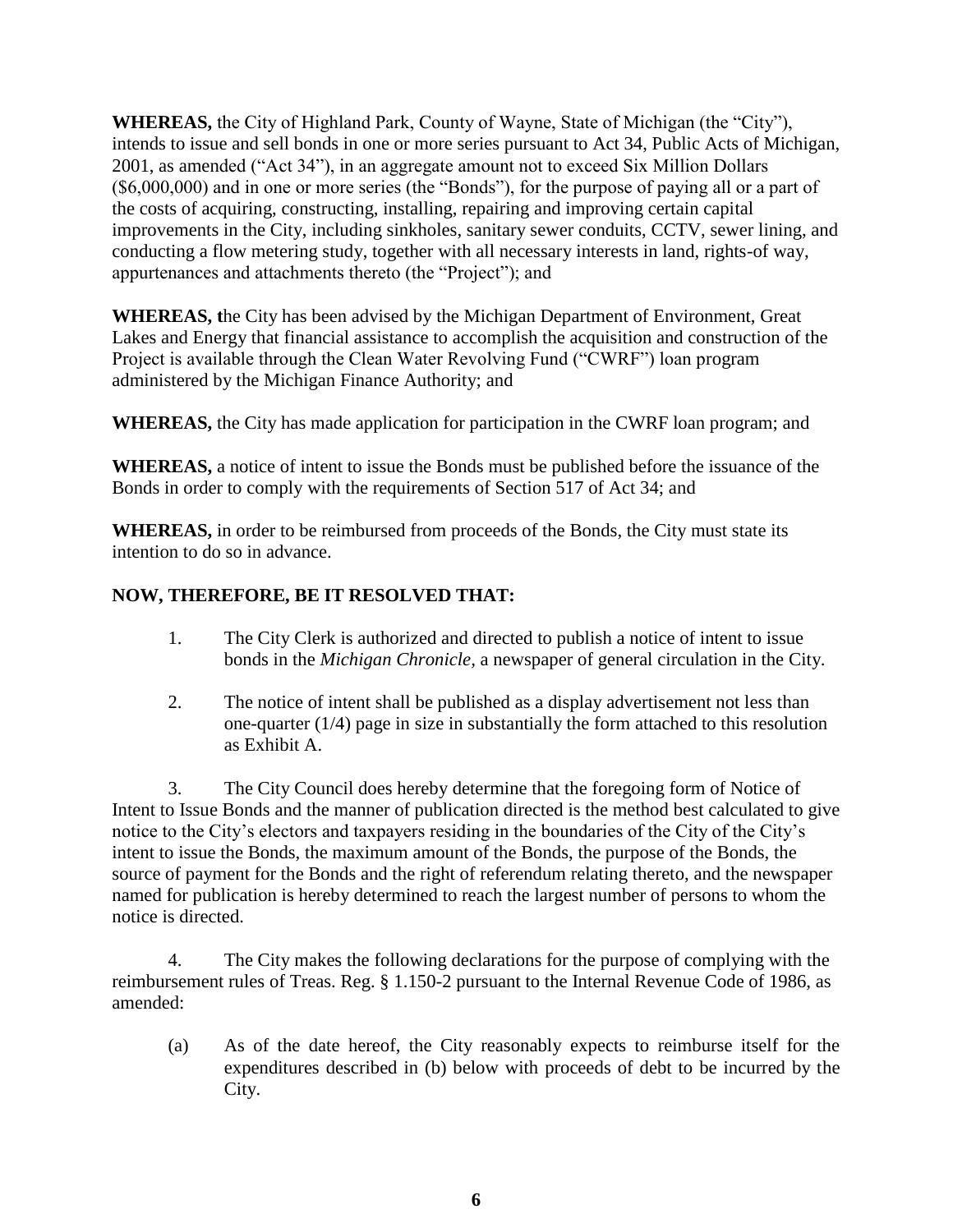- (b) The expenditures described in this paragraph (b) are for the paying of the costs of the Project which were paid or will be paid subsequent to **sixty (60)** days prior to the date hereof from revenues of the sewage disposal supply system or the general funds of the City.
- (c) The maximum principal amount of debt expected to be issued for the Project, including issuance costs, is \$6,000,000.

5. The Mayor, City Administrator, City Clerk and Finance Director are authorized and directed to take other steps as necessary or convenient to carry out the purposes of this resolution.

6. The City Council hereby confirms the retention of Miller, Canfield, Paddock and Stone, P.L.C. ("Miller Canfield") as bond counsel in connection with the issuance of the Bonds. The fees of Miller Canfield shall be paid from the proceeds of the sale of the Bonds, or other money legally available therefor. The City has been advised that Miller Canfield has represented the Michigan Finance Authority in the past and may be representing the Michigan Finance Authority presently in connection with various unrelated matters and the City consents to the representation of the Michigan Finance Authority by Miller Canfield in connection with these unrelated matters.

7. The City hereby confirms the appointment of Robert W. Baird & Co., Incorporated, to act as its Municipal Advisor with respect to the Bonds. The fees of the Municipal Advisor shall be paid from the proceeds of the sale of the Bonds, or other money legally available therefor.

8. All resolutions and parts of resolutions insofar as they conflict with the provisions of this resolution be and the same hereby are rescinded. Yeas (5), Nays (0), Absent (0).

## **06-07-21 VII c**

The following resolution was submitted for approval.

## **RESOLUTION AUTHORIZING NOTICE OF INTENT REGARDING ACT 94 REQUIREMENTS AND DECLARATION OF INTENT TO REIMBURSE (SEWAGE DISPOSAL SYSTEM IMPROVEMENTS)**

\*

Moved by Council Pro Tem Patrick Supported by Councilmember Bates

**WHEREAS**, the City Council of the City of Highland Park, County of Wayne, State of Michigan (the "City"), intends to issue and sell revenue bonds, pursuant to Act 94, Public Acts of Michigan, 1933, as amended ("Act 94"), in an amount not to exceed Six Million Dollars (\$6,000,000)] and in one or more series for the purpose of paying all or a part of the costs of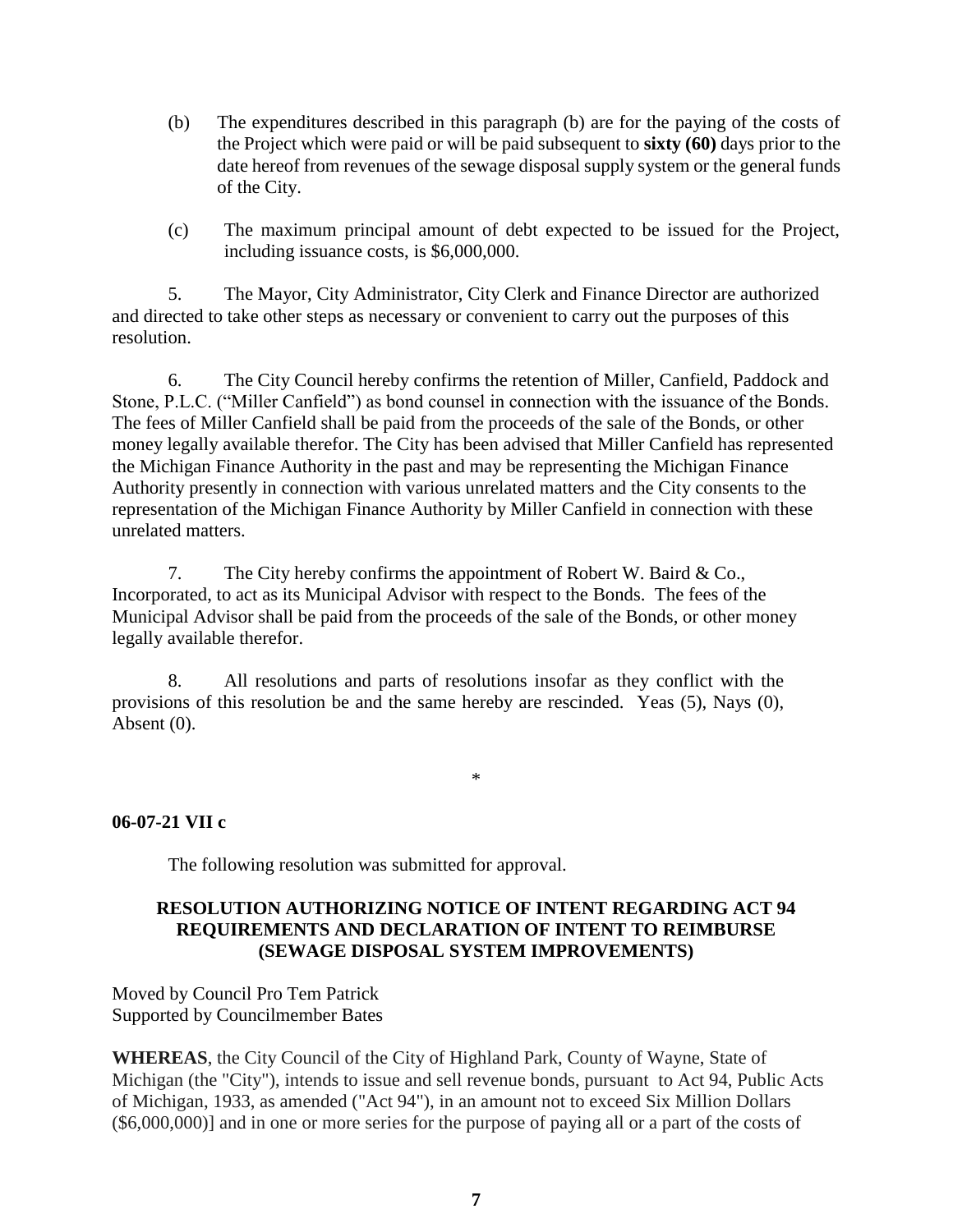acquiring, constructing, installing, repairing and improving certain improvements to the City's sewage disposal system, including sinkholes, sanitary sewer conduits, CCTV, sewer lining, and conducting a flow metering study, together with all necessary interests in land, rights-of way, appurtenances and attachments thereto (the "Project"); and

**WHEREAS**, the Revenue Bond Act, Act 94, Public Acts of Michigan, 1933, as amended("Act 94"), provides a means for financing the purchase, acquisition, construction, improvement, enlargement, extension, and repair of public improvements such as the Project through the issuance of revenue bonds; and

**WHEREAS**, the issuance of bonds, in one or more series, payable from revenues of the sewage disposal supply system under Act 94, and other available revenues of the City, in a total amount not to exceed Six Million Dollars (\$6,000,000) and in one or more series (the "Bonds) for the purpose of financing all or part of the Project represents the most practical means to that end; and

**WHEREAS**, the City has been advised by the Michigan Department of Environment, Great Lakes and Energy that financial assistance to accomplish the acquisition and construction of the Project is available through the Clean Water Revolving Fund ("CWRF") loan program administered by the Michigan Finance Authority; and

**WHEREAS**, the City has made application for participation in the CWRF loan program; and

**WHEREAS**, a notice of intent to issue bonds must be published before the issuance of the aforesaid bonds in order to comply with the requirements of Section 33 of Act 94, Public Acts ofMichigan, 1933, as amended; and

**WHEREAS**, the City intends at this time to state its intention to be reimbursed from proceeds of the bonds for any expenditures undertaken by the City for the Project prior to issuance of the bonds.

# **NOW, THEREFORE, BE IT RESOLVED THAT:**

1. The City Clerk is hereby authorized and directed to publish a notice of intent to issue bonds in the *Michigan Chronicle,* a newspaper of general circulation in the City.

2. Said notice of intent shall be published as a one-quarter  $(1/4)$  page display advertisement in substantially the form set forth in Exhibit A hereto and by this reference made apart hereof.

3. The City Council of the City does hereby determine that the foregoing form of Notice of Intent to Issue Bonds and the manner of publication directed is the method best calculated to give notice to the sewage disposal system's users and the electors residing in the boundaries of the City of this City's intent to issue the bonds, the purpose of the bonds, the security for the bonds and the right of referendum relating thereto, and the newspaper named forpublication is hereby determined to reach the largest number of persons to whom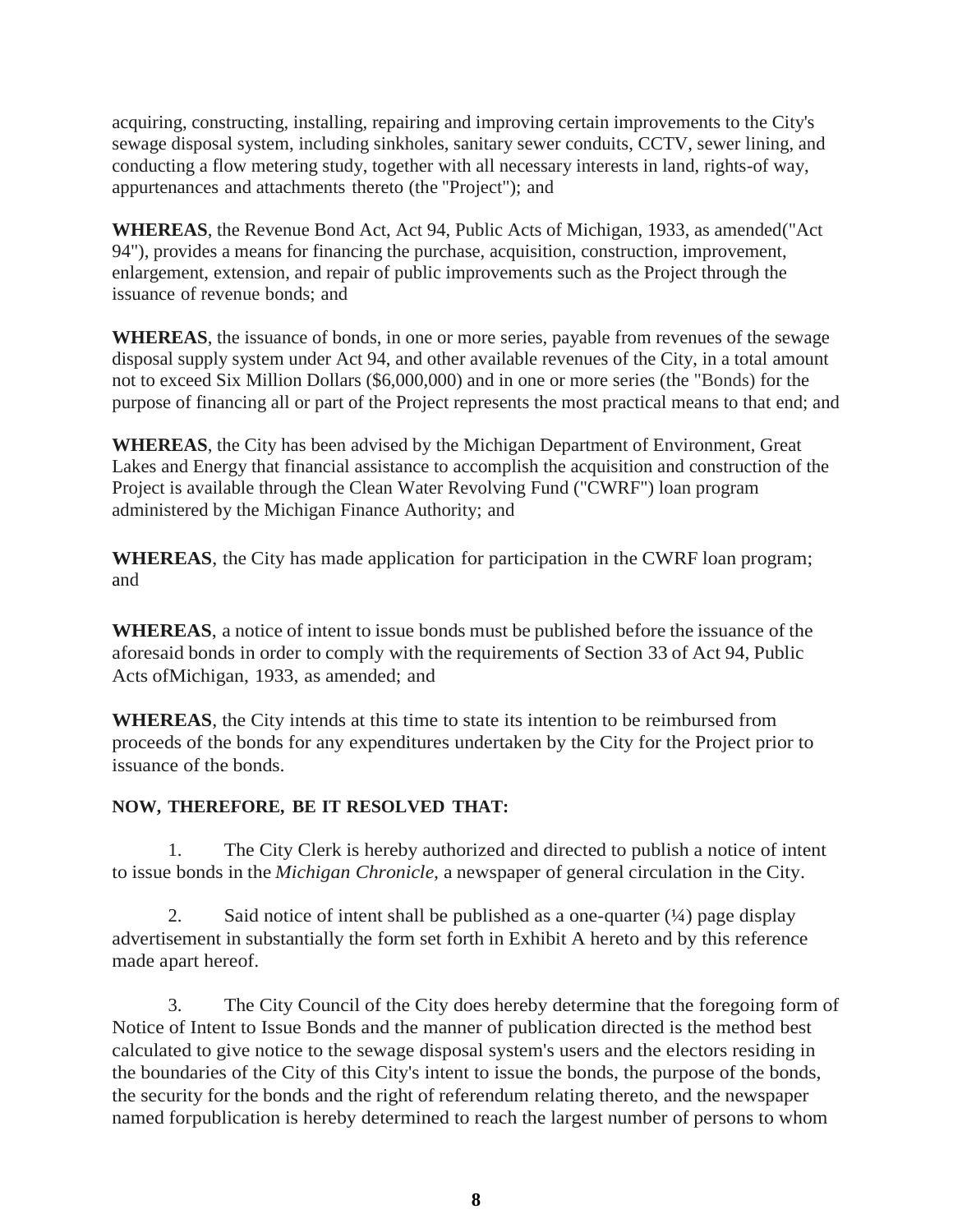the notice is directed.

4. The City makes the following declarations for the purpose of complying with thereimbursement rules of Treas. Reg. § 1.150-2 pursuant to the Internal Revenue Code of 1986, as amended:

- (a) As of the date hereof, the City reasonably expects to reimburse itself for the expenditures described in (b) below with proceeds of debt to be incurred by the City.
- (b) The expenditures described in this paragraph (b) are for the costs of acquiring andconstructing the Project which were paid subsequent to sixty (60) days prior to the date hereof or which will be paid prior to the issuance of the bonds from the general fund or sanitary sewer fund of the City.
- (c) The maximum principal amount of debt expected to be issued for the Project, including issuance costs, is \$6,000,000.

5. The Mayor, City Administrator, City Clerk and Finance Director are authorized and directed to take other steps as necessary or convenient to carry out the purposes of this resolution.

6. The City Council hereby confirms the retention of Miller, Canfield, Paddock and Stone, P.L.C. ("Miller Canfield") as bond counsel in connection with the issuance of the Bonds. The fees of Miller Canfield shall be paid from the proceeds of the sale of the Bonds, or other money legally available therefor. The City has been advised that Miller Canfield has represented the Michigan Finance Authority in the past and may be representing the Michigan Finance Authority presently in connection with various unrelated matters and the City consents to the representation of the Michigan Finance Authority by Miller Canfield in connection with these unrelated matters.

7. The City hereby confirms the appointment of Robert W. Baird & Co., Incorporated, to act as its Municipal Advisor with respect to the Bonds. The fees of the Municipal Advisor shall be paid from the proceeds of the sale of the Bonds, or other money legally available therefor.

8. All resolutions and parts of resolutions insofar as they conflict with the provisions of this resolution be and the same hereby are rescinded. Yeas (5), Nays (0), Absent (0).

\*

## **06-07-21 VII d**

The following resolution was submitted for approval.

# **NOTICE OF INTENT AND REIMBURSEMENT RESOLUTION 2021 WATERWORKS SYSTEM LIMITED TAX GENERAL OBLIGATION BONDS**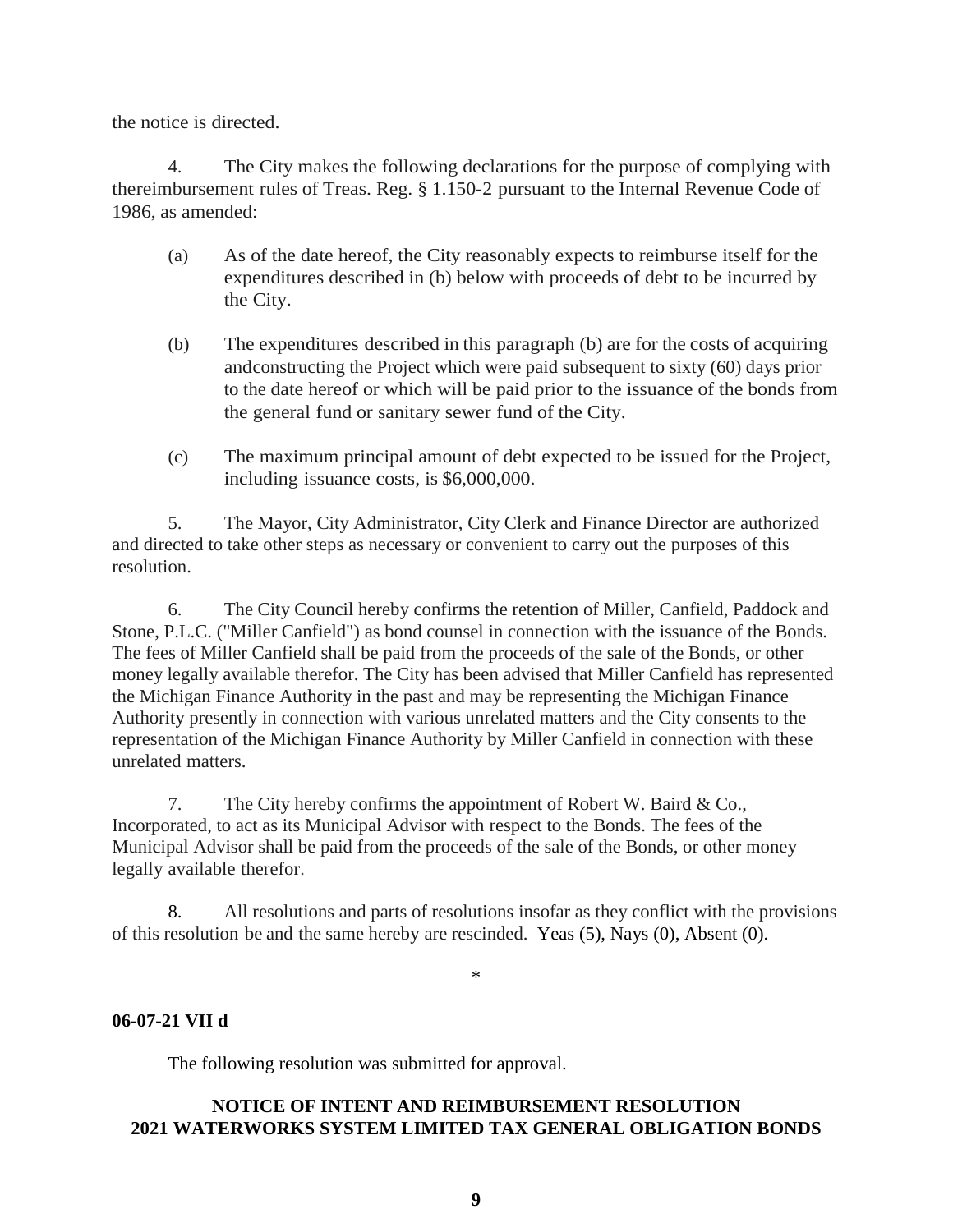Moved by Councilmember Bates Supported by Council Pro Tem Patrick

**WHEREAS**, pursuant to the provisions of Part 43 of Act 451, Public Acts of Michigan, 1994, as amended ("Act 451"), when the State of Michigan Department of Environmental Quality ("MDEQ") has ordered, or has issued a permit for, the installation, construction, alteration, improvement or operation of a sewage system, solid waste facility or waterworks system in a municipality, and the plans therefor have been prepared and approved by the state department or commission having the authority by law to grant the approval, the legislative bodyof the municipality may issue and sell the necessary bonds for the construction, installation, alteration, operation or improvement thereof, including the treatment works and such other facilities as may be so ordered or set forth in the permit as being necessary to provide for the effective operation of the system; and

**WHEREAS**, the City of Highland Park (the "City"), pursuant to MDEQ Administrative Consent Order #ACO-399-06-2017, dated July 28, 2017, as now in force or hereafter amended or extended (the "Order"), is required to make certain modifications to its waterworks system, which improvements are necessary in order for the City to meet its obligations under relevant federal and state law; and

**WHEREAS**, the City desires to comply with the Order and make the improvements required thereby, including the improvements set forth the Final Project Plan - Drinking Water Revolving Fund prepared by Metro Consulting Associates, LLC, dated April 26, 2019, as the same is supplemented and amended from time to time, and any permits issued authorizing such work (the "Project"); and

**WHEREAS**, the City Council, pursuant to Part 43 of Act 451, intends to authorize the issuance and sale of one or more series of general obligation limited tax bonds for the purpose ofdefraying all or part of the cost of the current phases of the Project necessary to comply with the Order; and

**WHEREAS**, a notice of intent to issue bonds must be published at least forty-five (45) days before issuance of the bonds in order to comply with the requirements of Section 4307(2) of Act 451 and of Section 5(g) of Act 279, Public Acts of Michigan, 1909, as amended; and

**WHEREAS**, the City has been advised by the Michigan Department of Environment, Great Lakes and Energy that financial assistance to accomplish the acquisition and construction of the Project is available through the Drinking Water Revolving Fund ("DWRF") loan program administered by the Michigan Finance Authority; and

**WHEREAS**, the City has made application for participation in the DWRF loan program; and

**WHEREAS**, it is necessary to authorize the publication of a notice of intent to issue general obligation limited tax bonds for the Project, in one or more series, in the principal amount of not to exceed Fifty-Five Million Dollars (\$55,000,000) (the "Bonds"); and

**WHEREAS**, in order for the City to be reimbursed from Bond proceeds for Project expenditures made prior to the receipt of the proceeds of the Bonds, the City must declare its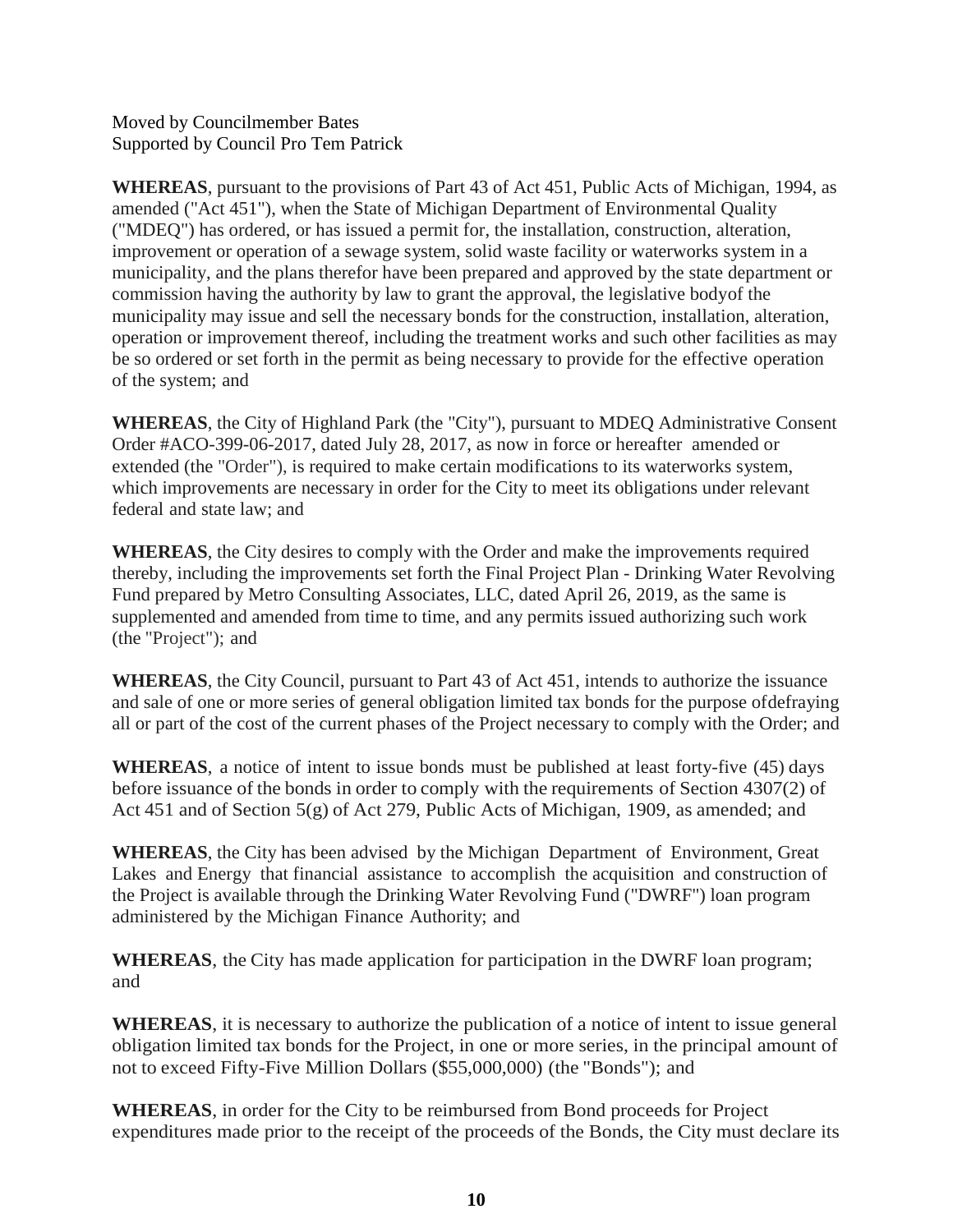intention to reimburse such expenditures.

# **NOW, THEREFORE, BE IT RESOLVED THAT:**

1. The City Clerk is hereby authorized and directed to publish a notice of intent to issue the Bonds in the *Michigan Chronicle,* a newspaper of general circulation in the City, as a display advertisement at least one-quarter (1/4) page in size.

2. Said notice of intent shall be in substantially the form attached to this resolution as Appendix A.

3. The City Council does hereby determine that the foregoing form of notice of intent to issue bonds and the manner of publication directed is the method best calculated to givenotice to the taxpayers and electors of the City of the City's intent to issue the Bonds, the purpose of the Bonds, the security for the Bonds, and the right of referendum relating thereto, and that the newspaper named for publication is hereby determined to reach the largest nun1berof persons to whom the notice is directed.

4. The City makes the following declarations for the purpose of complying with the reimbursement rules of Treas. Reg. § 1.150-2 pursuant to the Internal Revenue Code of 1986, as amended:

- (a) As of the date hereof, the City reasonably expects to reimburse itself for the expenditures described in (b) below with proceeds of debt to be incurred by the City.
- (b) The expenditures described in this paragraph (b) are for the paying of the costs of the Project which were paid or will be paid subsequent to sixty (60) days prior to the date hereof from revenues of the water supply systemor the general funds of the City.
- (c) The maximum principal amount of debt expected to be issued for theProject, including issuance costs, is \$55,000,000.

5. The Mayor, City Administrator, City Clerk and Finance Director are authorized and directed to take other steps as necessary or convenient to carry out the purposes of this resolution.

6. The City Council hereby confirms the retention of Miller, Canfield, Paddock and Stone, P.L.C. ("Miller Canfield") as bond counsel in connection with the issuance of the Bonds. The fees of Miller Canfield shall be paid from the proceeds of the sale of the Bonds, or other money legally available therefor. The City has been advised that Miller Canfield has represented the Michigan Finance Authority in the past and may be representing the Michigan Finance Authority presently in connection with various unrelated matters and the City consents to the representation of the Michigan Finance Authority by Miller Canfield in connection with these unrelated matters.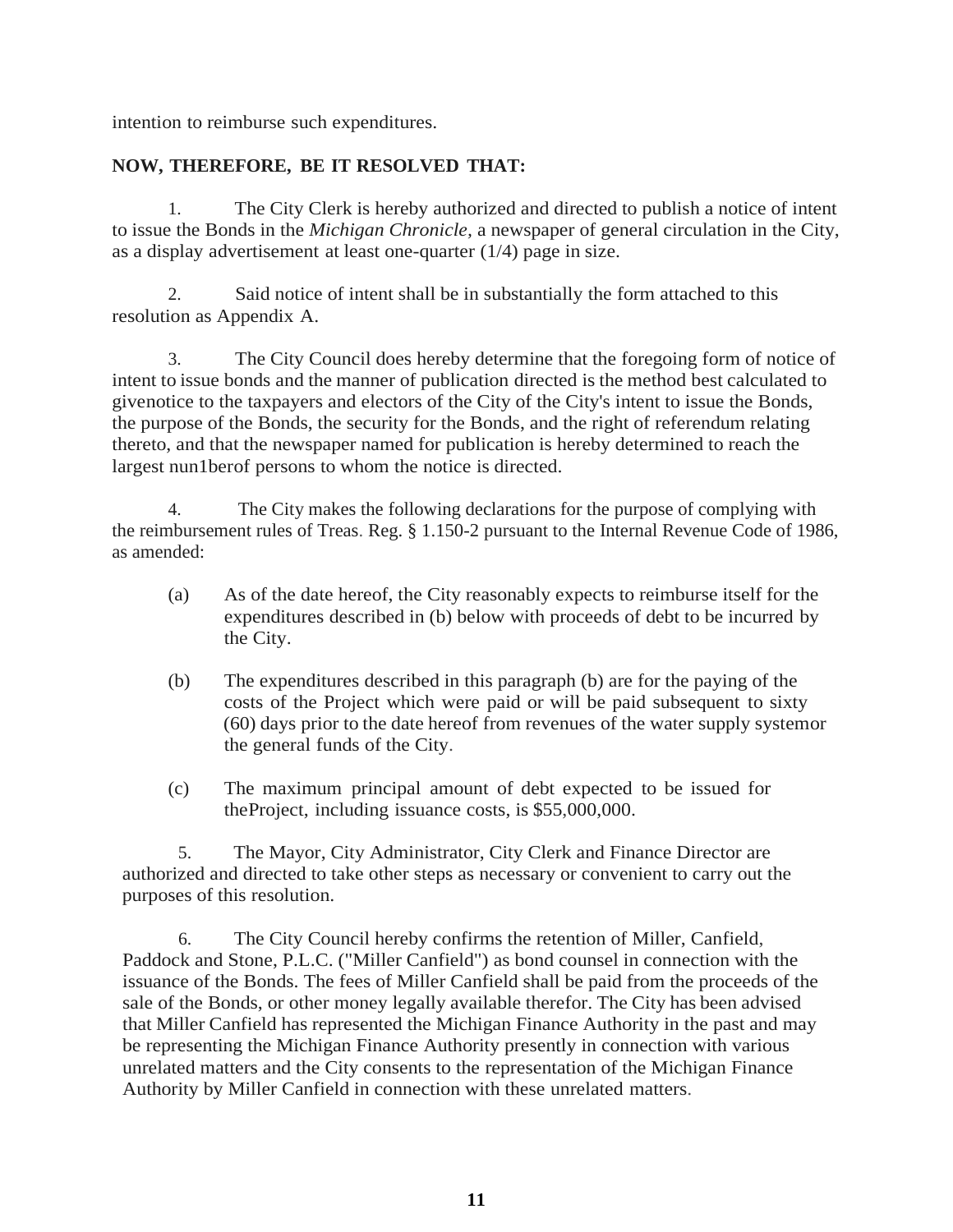7. The City hereby confirms the appointment of Robert W. Baird & Co., Incorporated, to act as its Municipal Advisor with respect to the Bonds. The fees of the Municipal Advisor shall be paid from the proceeds of the sale of the Bonds, or other money legally available therefor.

8. All resolutions and parts of resolutions insofar as they conflict with the provisions of this resolution be and the same hereby are rescinded.Yeas (5), Nays (0), Absent (0).

\*

#### **06-07-21 VII e**

An engagement letter from Miller Canfield was submitted for approval.

Moved by Council Pro Tem Patrick Supported by Councilmember Armstrong

To approve the engagement letter from Miller Canfield to serve as bond counsel in connection with the proposed issuance of bonds to finance part of the cost of certain capital improvements to the City's water supply system, including water main repairs and lead service line replacements, to be sold to the Michigan Finance Authority pursuant to the State's Drinking Revolving Fund. Yeas (5), Nays (0), Absent (0).

\*

#### **06-07-21 VII f**

An engagement letter from Miller Canfield was submitted for approval.

Moved by Council Pro Tem Patrick Supported by Councilmember Bates

To approve the engagement letter from Miller Canfield to serve as bond counsel in connection with the proposed issuance of bonds to finance part of the cost of certain capital improvements to the City's sewage disposal supply system, including the rehabilitation and installation of sewer lining and the conducting of a flow metering and CCTV study to be sold to the Michigan Finance Authority pursuant to the State's Clean Water Revolving Fund. Yeas (5), Nays (0), Absent (0).

**\*\*\***

#### **CITY CLERK 06-07-21 VIII**

The following resolution was submitted for approval.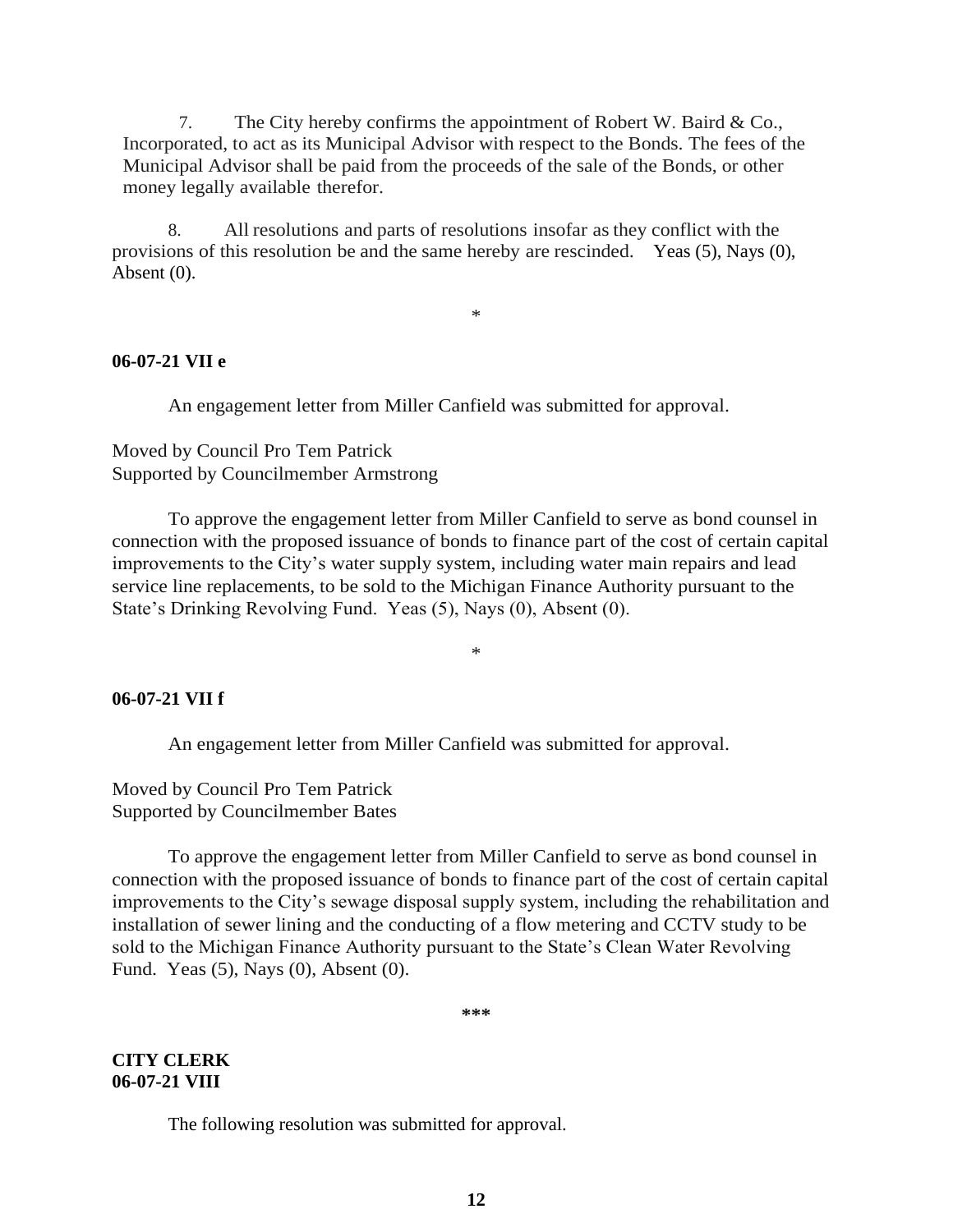Moved by Council Pro Tem Patrick Supported by Councilmember Armstrong

**WHEREAS,** on October 5, 2020 the Highland Park City Council adopted Ordinance 2020-3 an Ordinance to authorize and regulate the establishment of Medical Marijuana Facilities and Adult Use Marijuana Facilities; and

**WHEREAS,** Ordinance 2020-3 has designated the City Clerk to facilitate and perform a variety of duties and responsibilities in this ordinance; and

**WHEREAS,** on October 19, 2020 council authorized the Clerk to engage in an assistance to help with the application process, receiving, reviewing and assisting on office procedures as they relate to the ordinance;

**NOW THEREFORE BE IT RESOLVED,** that the Service Agreement of Adin Consultation Group be approved for 6 months not to exceed \$49,500. Yeas (4), Nays (1) Councilmember Jackson, Absent (0).

**\*\*\***

## **COMMUNITY DEVELOPMENT 06-07-21 IX a**

The following resolution was submitted for approval.

# **RESOLUTION TO SELL THE VACANT RESIDENTIAL SIDE LOT AT 87 TYLER TO THE ADJACENT PROPERTY OWNER AT 83 TYLER**

Moved by Council Pro Tem Patrick Supported by Councilmember Bates

**WHEREAS,** The City of Highland Park holds in its inventory a surplus of City- owned parcels that are not producing a taxable, habitable and general benefit to the City and its residents; and

**WHEREAS,** it is the goal of the City to decrease the number of city-owned parcels and return them to productive use; and

**WHEREAS,** the City of Highland Park is the owner of the vacant side lot at 87 Tyler, (vacant lot adjacent to resident's home); and

**WHEREAS,** if all fees have been previously paid, and required clearances obtained from(Water, Treasury, Engineers and CED) are signed off and ready to purchase; and

**NOW, THEREFORE, BE IT RESOLVED,** that the City Council approve the sale of the vacant lot located in Highland Park, Ml at the cost of \$500. Yeas (5), Nays (0), Absent (0).

\*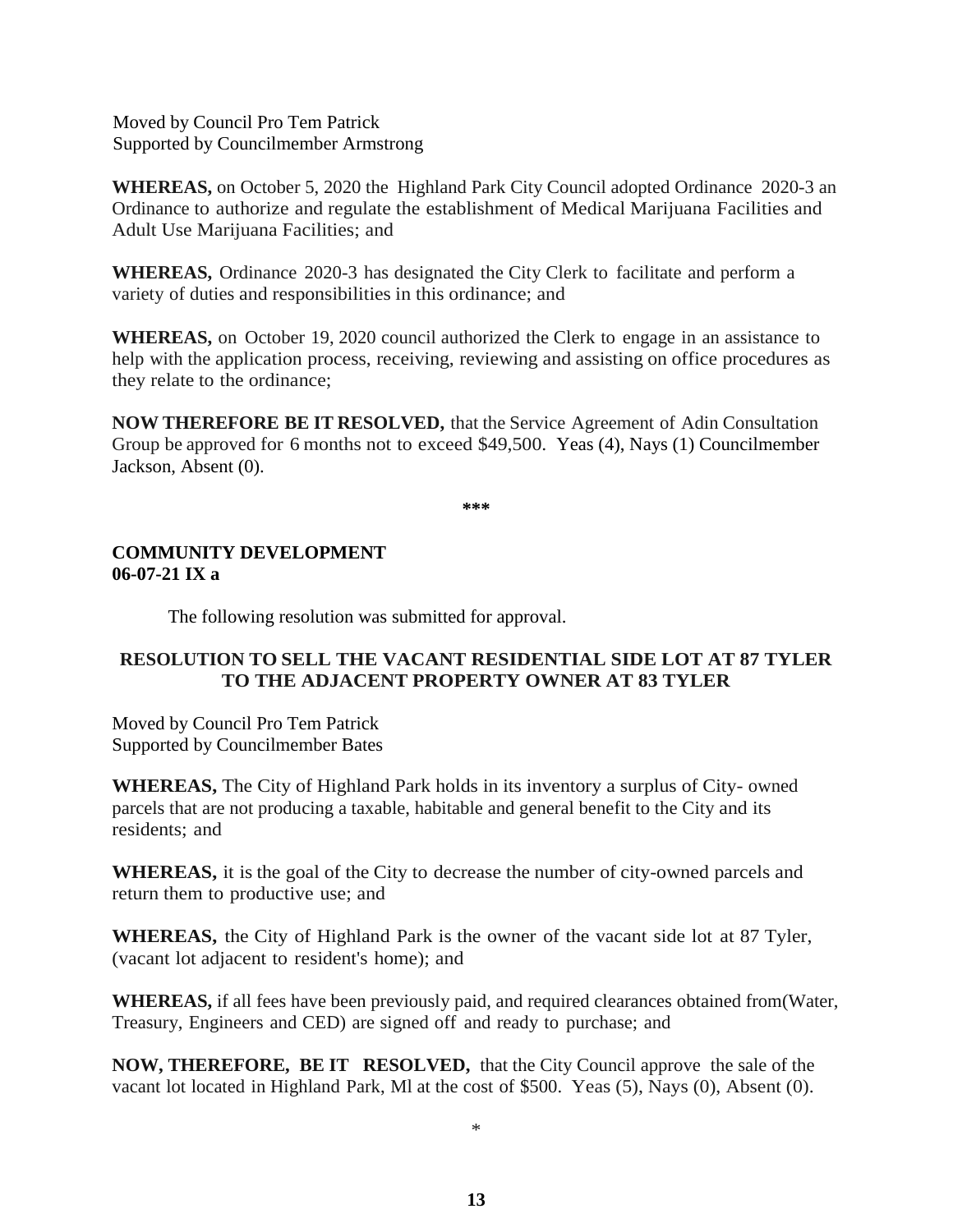#### **06-07-21 IX b**

The following resolution was submitted for approval.

## **RESOLUTION TO SELL THE VACANT RESIDENTIAL SIDE LOT AT 194 TENNYSON TO THE ADJACENT PROPERTY OWNER AT 190 TENNYSON**

Moved by Council Pro Tem Patrick Supported by Councilmember Armstrong

To table the above item. Yeas (5), Nays (0), Absent (0).

\*

## **06-07-21 IX c**

The following resolution was submitted for approval.

# **RESOLUTION TO SELL THE VACANT RESIDENTIAL SIDE LOT AT 167 MONTEREY TO THE ADJACENT PROPERTY OWNER AT 169 MONTEREY**

Moved by Councilmember Bates Supported by Councilmember Jackson

**WHEREAS,** The City of Highland Park holds in its inventory a surplus of City- owned parcels that are not producing a taxable, habitable and general benefit to the City and its residents; and

**WHEREAS,** it is the goal of the City to decrease the number of city-owned parcels and return them to productive use; and

**WHEREAS,** the City of Highland Park is the owner of the vacant side lot at 167 Monterey (vacant lot adjacent to resident's home); and

**WHEREAS,** if all fees have been previously paid, and required clearances obtained from(Water, Treasury, Engineers and CED) are signed off and ready to purchase; and

**NOW, THEREFORE, BE IT RESOLVED,** that the City Council approve the sale of the vacant lot located in Highland Park, Ml at the cost of \$500. Yeas (5), Nays (0), Absent (0).

#### \*

## **06-07-21 IX d**

The following resolution was submitted for approval.

## **RESOLUTION TO SELL THE VACANT RESIDENTIAL SIDE LOT AT 167 MIDLAND TO THE ADJACENT PROPERTY OWNER AT 171 MIDLAND**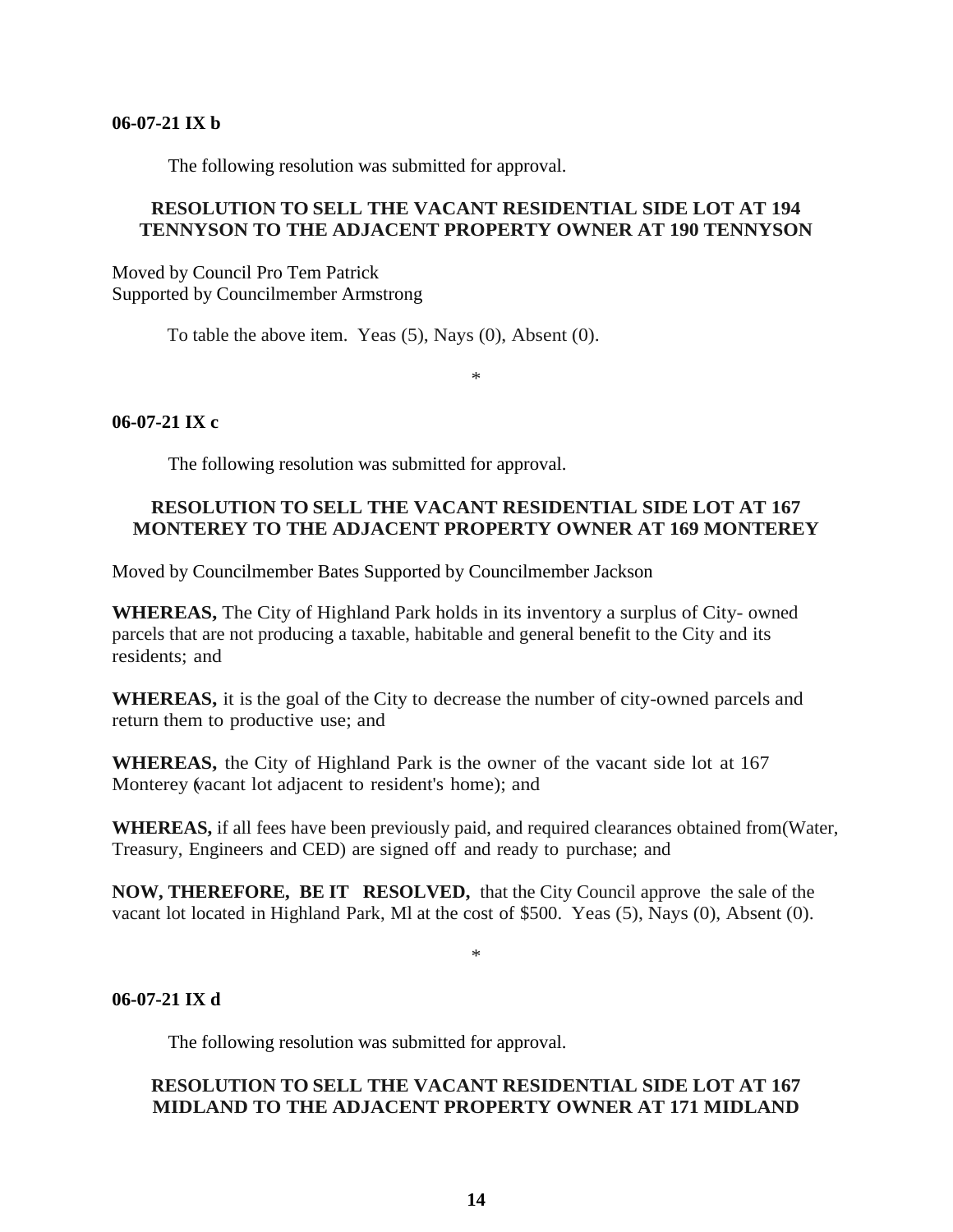Moved by Council Pro Tem Patrick Supported by Councilmember Jackson

**WHEREAS,** The City of Highland Park holds in its inventory a surplus of City- owned parcels that are not producing a taxable, habitable and general benefit to the City and its residents; and

**WHEREAS,** it is the goal of the City to decrease the number of city-owned parcels and return them to productive use; and

**WHEREAS,** the City of Highland Park is the owner of the vacant side lot at 167 Midland (vacant lot adjacent to resident's home); and

**WHEREAS,** if all fees have been previously paid, and required clearances obtained from(Water, Treasury, Engineers and CED) are signed off and ready to purchase; and

**NOW, THEREFORE, BE IT RESOLVED,** that the City Council approve the sale of the vacant lot located in Highland Park, Ml at the cost of \$500. Yeas (5), Nays (0), Absent (0).

\*

## **06-07-21 IX e**

The following resolution was submitted for approval.

## **RESOLUTION TO SELL THE VACANT RESIDENTIAL SIDE LOT AT 121 KENDALL TO THE ADJACENT PROPERTY OWNER AT 123 KENDALL**

Moved by Council Pro Tem Patrick Supported by Councilmember Jackson

**WHEREAS,** The City of Highland Park holds in its inventory a surplus of City- owned parcels that are not producing a taxable, habitable and general benefit to the City and its residents; and

**WHEREAS,** it is the goal of the City to decrease the number of city-owned parcels and return them to productive use; and

**WHEREAS,** the City of Highland Park is the owner of the vacant side lot at 121 Kendall (vacant lot adjacent to resident's home); and

**WHEREAS,** if all fees have been previously paid, and required clearances obtained from(Water, Treasury, Engineers and CED) are signed off and ready to purchase; and

**NOW, THEREFORE, BE IT RESOLVED,** that the City Council approve the sale of the vacant lot located in Highland Park, Ml at the cost of \$500. Yeas (5), Nays (0), Absent (0).

\*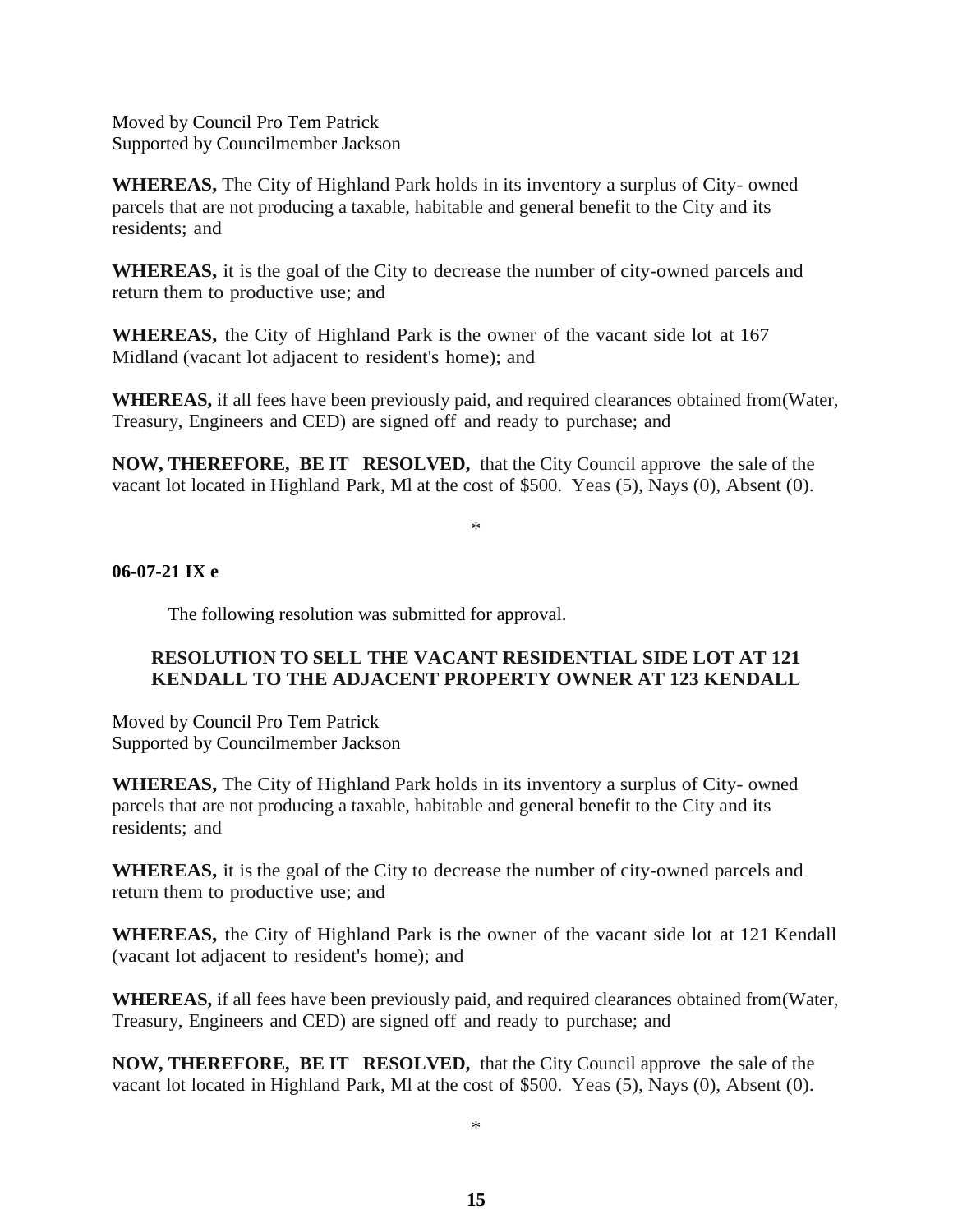#### **06-07-21 IX e**

The following resolution was submitted for approval.

## **RESOLUTION TO SELL THE VACANT RESIDENTIAL SIDE LOT AT 241 FORD TO THE ADJACENT PROPERTY OWNER AT 237 FORD**

Moved by Council Pro Tem Patrick Supported by Councilmember Jackson

To table the above item. Yeas (5), Nays (0), Absent (0).

**\*\*\***

**FINANCE 06-07-21 X a**

The following resolution was submitted for approval.

# **RESOLUTION TO AMEND CONTRACT WITH YEO & YEO FOR FINANCIAL AUDIT SERVICES**

Moved by Council Pro Tem Patrick Supported by Councilmember Bates

**WHEREAS,** on April 20, 2020, Highland Park approved a contract with Yeo & Yeo for the audit of the financial accounts and records covering fiscal years 2019/2020 and 2020/2021; and

**WHEREAS,** the primary purpose of the auditing and reporting requirements of PA 2 of 1968 is to maintain the confidence of all interested parties in the integrity of the record keeping and financial reporting of local units of government; and

**WHEREAS,** on July 20, 2020, Highland Park approved an amendment for \$12,000 toaudit the beginning balances for the 2019/2020 fiscal year; and

**WHEREAS,** Yeo & Yeo, must perform a single audit for the 2020/2021 FY for a cost of \$6,000, which is outside the scope of their original contract and necessitates anaddendum; and

**NOW, THEREFORE, BE IT RESOLVED** that the City of Highland Park approves an addendum to year-two of the Yeo & Yeo contract to perform a single audit for the 2020/2021 fiscal year at a cost of \$6,000. Yeas (5), Nays (0), Absent (0).

**\*\*\***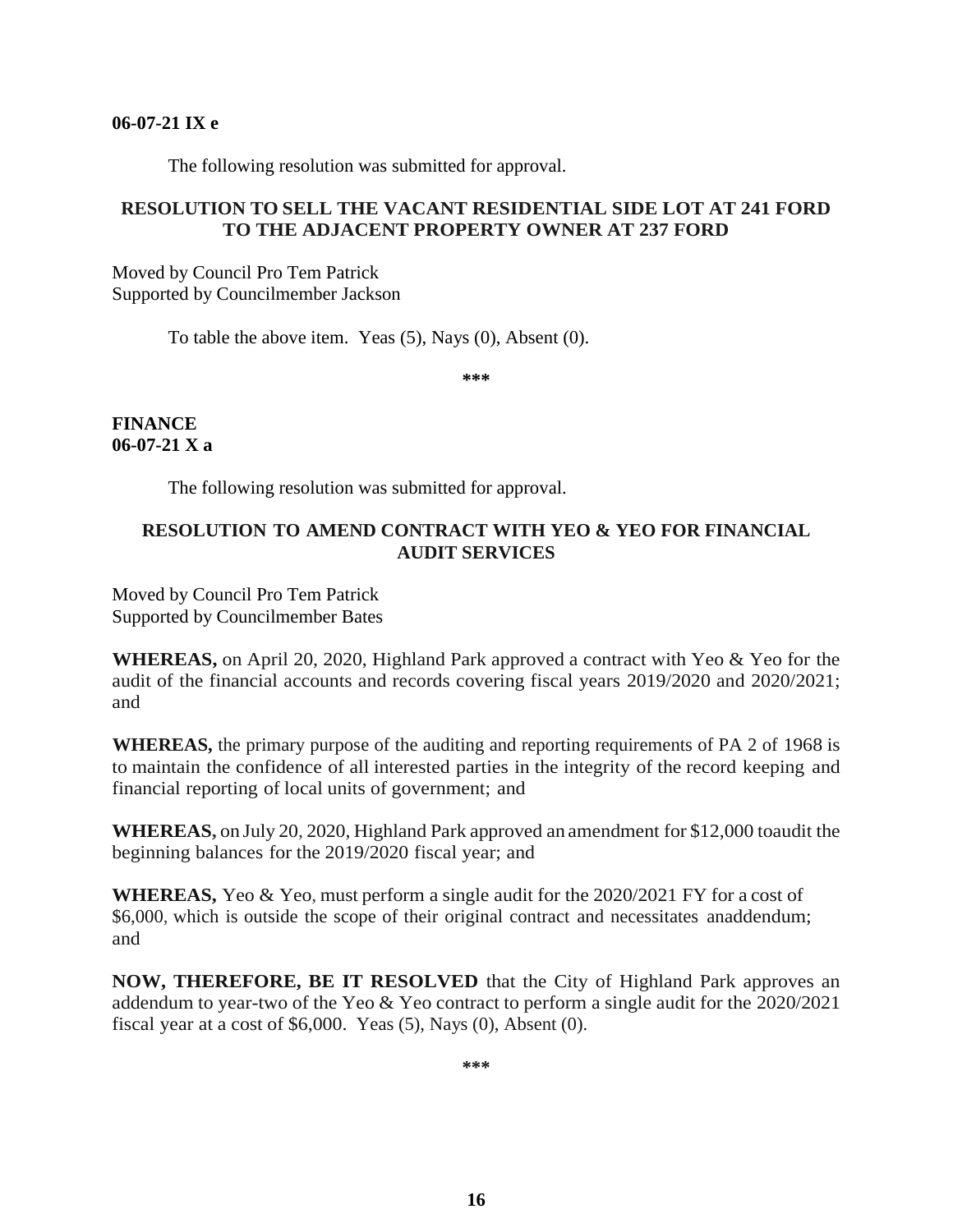#### **06-07-21 X b**

The following resolution was submitted for approval.

# **RESOLUTION TO AUTHORIZE THE CITY TO UPDATE THE USEFUL LIFE OF CAPITAL ASSETS POLICY**

Moved by Councilmember Bates Supported by Council Pro Tem Patrick

**WHEREAS**, the City of Highland Park, has a Useful Life of Capital Assets Policy, and

**WHEREAS**, the Useful Life of Capital Assets Policy is incorporated in the Annual Financial Statements, and

**WHEREAS**, the Useful Life of Capital Assets Policy used in the Financial Statements is based onan outdated estimate of the useful life of the assets purchased by the City, and

**WHEREAS**, Appendix II of the Fiscal Year 2020 Audit Findings recommends "the City evaluate the current capital assets policy and amend the range of useful lives to be in line with realistic expectations of the type of assets the City purchases", and

**WHEREAS**, the Government Finance Officers Association recommends that "the best source of relevant information on the estimated useful lives of a government's capital assets normally isits own past experience with similar assets", and

**WHEREAS**, the Finance Department has obtained a best practice schedule as well as reviewed other municipal depreciation schedules for estimating the useful life of capital assets, and

**WHEREAS**, the Finance Department has determined the best practice schedule is consistent with the past experience of the City of Highland Park and other municipal schedules, and

**WHEREAS**, the Finance Department recommends amending Useful Life of Capital Assets Policy for the range of estimated for lives of assets purchased by the City of Highland Park,

**BE IT FINALLY RESOLVED**, that the Highland Park City Council hereby adopts the following schedule for determining the estimated useful lives of capital assets:

Property, plant and equipment are depreciated using the straight-line method over the following useful lives:

| • Building and improvements | 7 - 50 years |
|-----------------------------|--------------|
| • Infrastructure            | 40 years     |

| • Building and improvements | $7 - 50$ years | Street lights and traffic signals | $10 - 20$ years |
|-----------------------------|----------------|-----------------------------------|-----------------|
| • Infrastructure            | 40 years       | Machinery and equipment           | $3 - 20$ years  |
| • Land improvements         | 20 years       | Water and Sewer Lines             | 50 years        |

Yeas (5), Nays (0), Absent (0).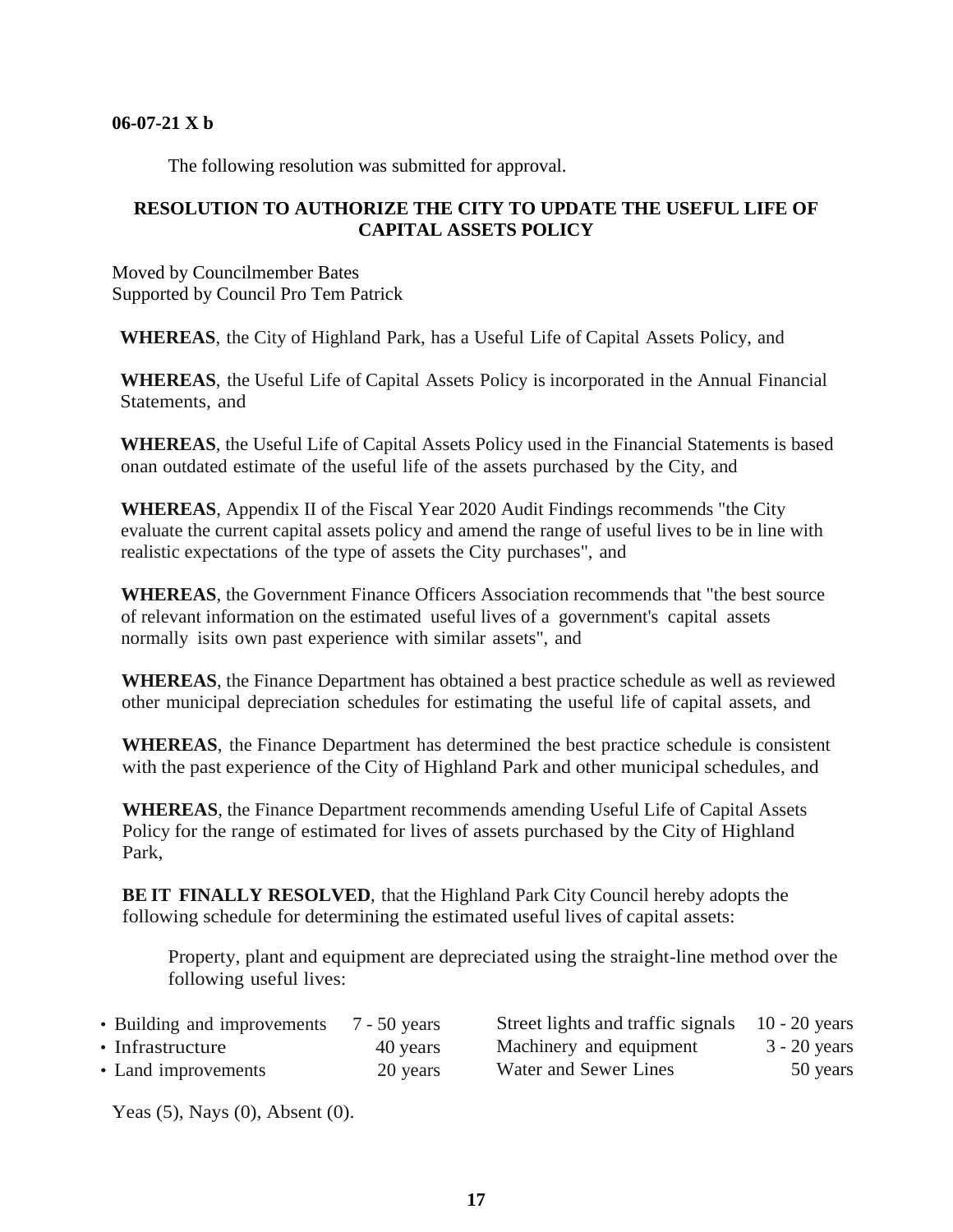#### **06-07-21 c**

The following resolution was submitted for approval.

## **RESOLUTION TO ADOPT A GRANT ACCOUNTING AND ADMINISTRATION POLICY**

Moved by Council Pro Tem Patrick Supported by Councilmember Armstrong

**WHEREAS**, the City of Highland Park is desirous of obtaining federal, state, and other local public and private grants, and

**WHEREAS**, receipt of grants requires adherence to specific internal controls and audit requirements for both the annual city audit and the granter requirements, and

**WHEREAS**, in 2013 the Federal Government did require that recipients of grants adhere to the 'Uniform Administrative Requirements, Cost Principles, and Audit Requirements for Federal Awards', and now therefore,

**WHEREAS**, the city's 2020 audit stated the need for an updated grants policy to be in compliance with the Federal Uniform Guidance, and

**BE IT FINALLY RESOLVED**, that the Highland Park City Council hereby approves the attached grants policy in order to comply with the necessary audit and grantor requirements. Yeas (5), A Nays (0), Absent (0).

\*

## **06-07-21 d**

The monthly financial statement for January 31, 2021 was received and filed.

\*

## **06-07-21 e**

The monthly financial statement for February 28, 2021 was received and filed.

\*

#### **06-07-21 f**

The monthly financial statement for March 31, 2021 was received and filed.

\*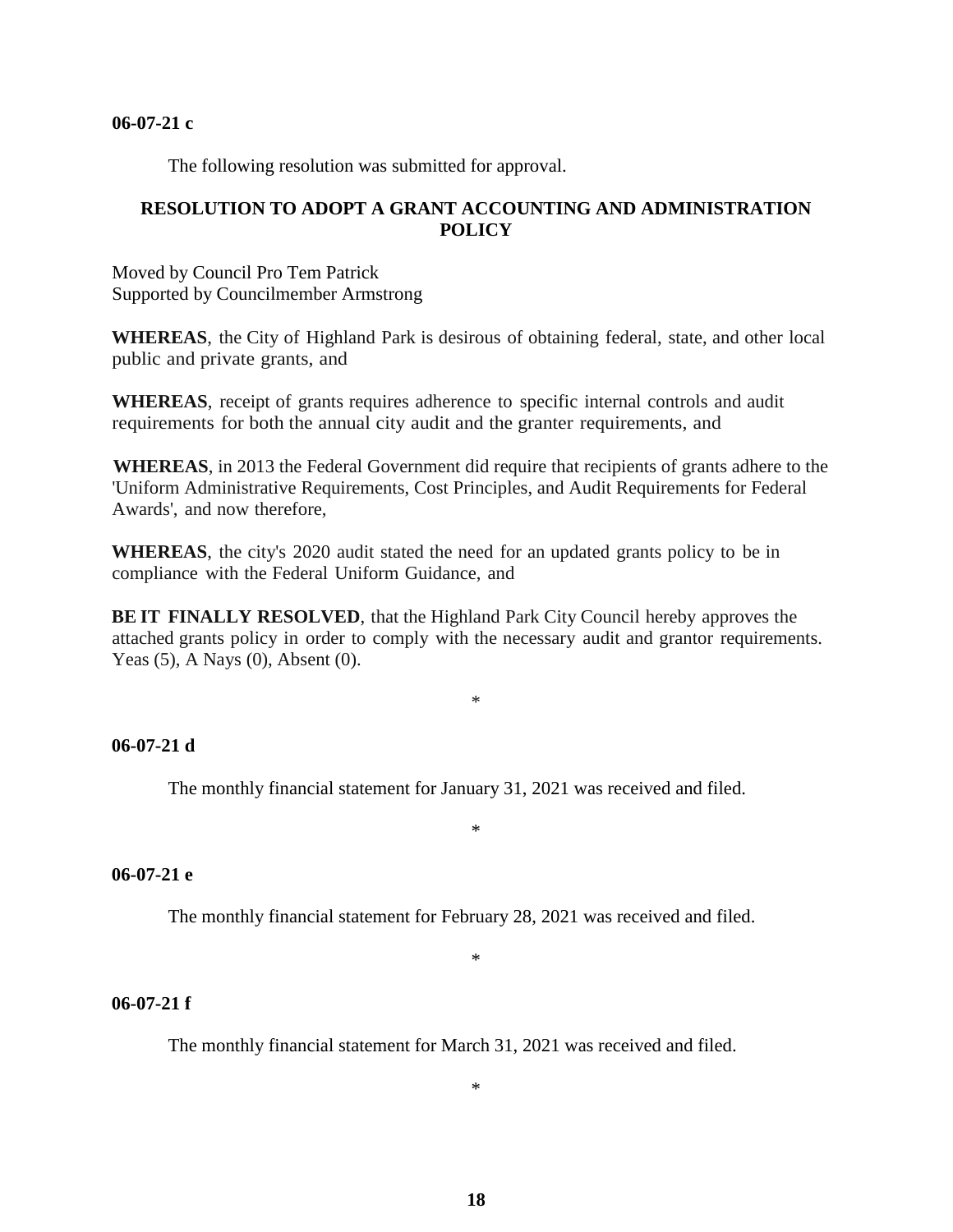#### **06-07-21 g**

The monthly financial statement for April 30, 2021 was received and filed.

**\*\*\***

## **TREASURER 06-07-21 XI**

The following resolution was submitted for approval.

# **RESOLUTION TO AUTHORIZE THE CITY TO USE ELECTRONIC TRANSACTIONS FOR PUBLIC FUNDS, ADOPT AN ACH POLICY AND DESIGNATE THE TREASURER AS THE ELECTRONIC TRANSACTIONS OFFICER**

Moved by Councilmember Bates Supported by Councilmember Jackson

**WHEREAS**, the City of Highland Park, to reduce transaction costs, is desirous of utilizing electronic transactions to receipt and disburse funds, and

**WHEREAS**, Public Act 738 of 2002 does authorize local units to take advantage of electronic transactionscapabilities through their banking institution, and

**WHEREAS**, "Automated clearing house" or "ACH" means a national and governmental organization that has authority to process electronic payments, including, but not limited to, the national automated clearing house association and the federal reserve system, and

**WHEREAS**, "ACH transaction" means an electronic payment, debit, or credit transfer processed through an automated clearing house, and

**WHEREAS** "Electronic transactions officer" or "ETO" means the person designated under this act bycharter or by the governing body in a local unit other than a township or county, and

**WHEREAS**, the City Treasurer and the city's banking institutions are able to process and monitorelectronic transactions, and

**WHEREAS**, the City's 2020 audit stated the need for an updated electronic policy to be in compliancewith Public Act 738 of 2002.

**NOW, THEREFORE, BE IT RESOLVED**, that the Highland Park City Council hereby:

- 1. Authorizes the City to utilize electronic transactions for receipt and disbursement of funds
- 2. Adopts the attached ACH policy in order to comply with the necessary audit requirements,and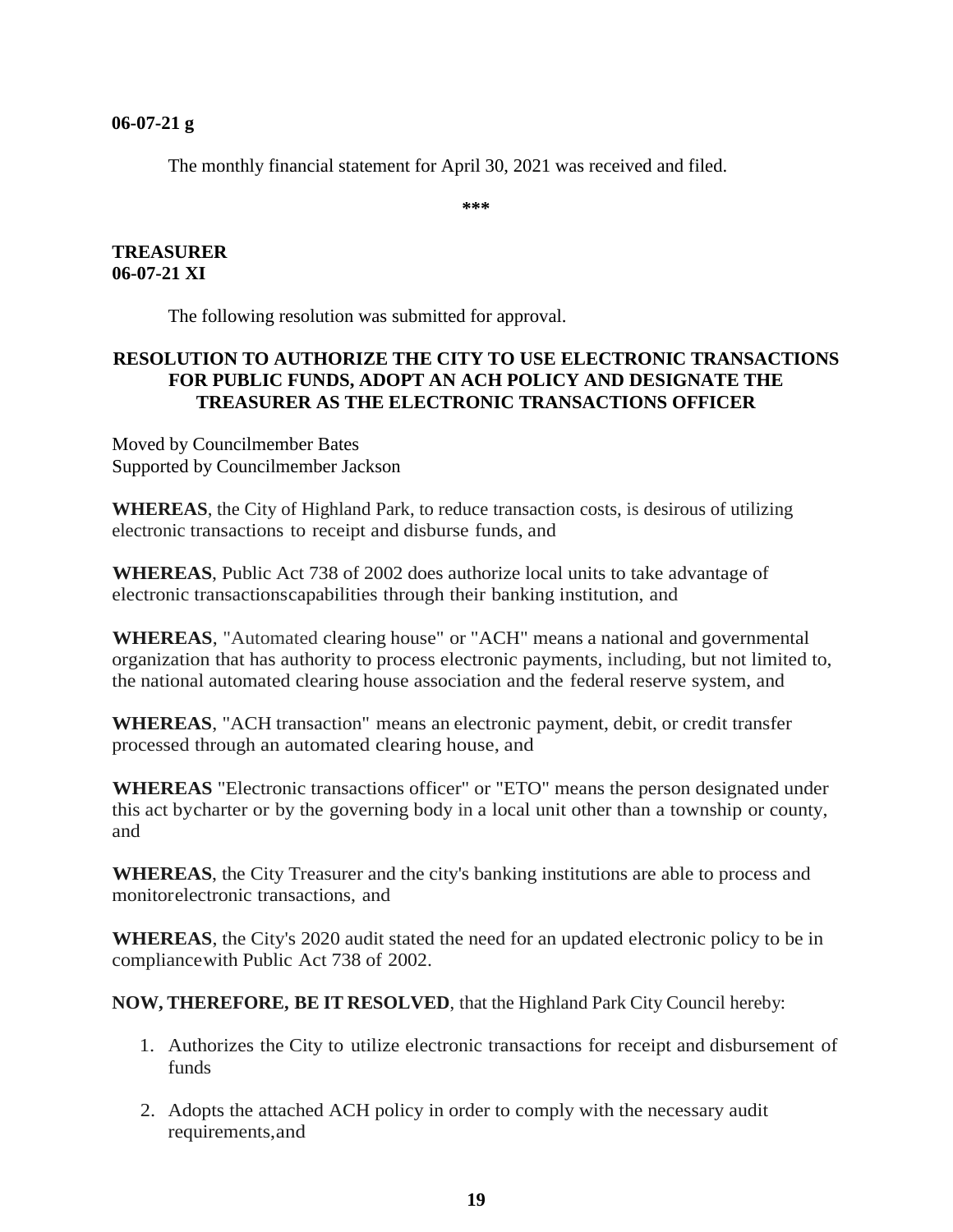3. Designates the City Treasurer as the Electronic Transactions Officer for the City of HighlandPark. Yeas (5), Nays (0), Absent (0).

**\*\*\***

# **WATER 06-07-21 XII a**

The following resolution was submitted for approval.

# **A RESOLUTION FOR THE ACCEPTANCE OF THE 2021 AFFORDABILITY AND PLANNING (AP) GRANTAWARD BY THE STATE OF MICHIGAN DEPARTMENT OF ENVIRONMENT, GREAT LAKES, AND ENERGY (EGLE) TO THE CITY OF HIGHLAND PARK WATER DEPARTMENT**

Moved by Council Pro Tem Patrick Supported by councilmember Jackson

**WHEREAS**, the City of Highland Park previously received a Significant Deficiency Violation Notice from EGLE regarding April 11, 2016 regarding the existing water infrastructure; and

**WHEREAS**, the City of Highland Park is under an Administrative Consent Order (ACO) by the Michigan Department of Environment, Great Lakes, and Energy (EGLE) formerly the MDEQ, effective July 28, 2017 regarding the existing water infrastructure; and

**WHEREAS**, as a result of exceeding the lead Action Level (AL) in 2019, the City of Highland Park is required under the administrative rules promulgated under the Michigan Safe Drinking Water Act, 1976 PA 399, as amended (Act 399) to meet additional requirements including water quality parameter monitoring, source water monitoring, corrosion control treatment, and public education, as well as being mandated to replace a higher percentage of lead service lines; and

**WHEREAS**, the Affordability and Planning (AP) Grant is the first available grant program developed by EGLE under Michigan's new Clean Water Plan that invests in asset management plans and watershed plans supporting long-term infrastructure needs to address public health and environmental risks; and

**WHEREAS**, the grant will assist the City of Highland Park Water Department with the annual Asset Management Plan (AMP) development and implementation of long-term infrastructure plans as required by EGLE; and

**WHEREAS**, the City of Highland Park Water Department was awarded \$120,000 to utilize grant funds to establish an inventory of assets and sustainable rate structures that assist with rehabilitation and replacement of aged water main infrastructure, lead water service lines throughout the city, and the establishment of a regular leak detection program; and

**BE IT RESOLVED**, the City of Highland Park City Council approves the acceptance of the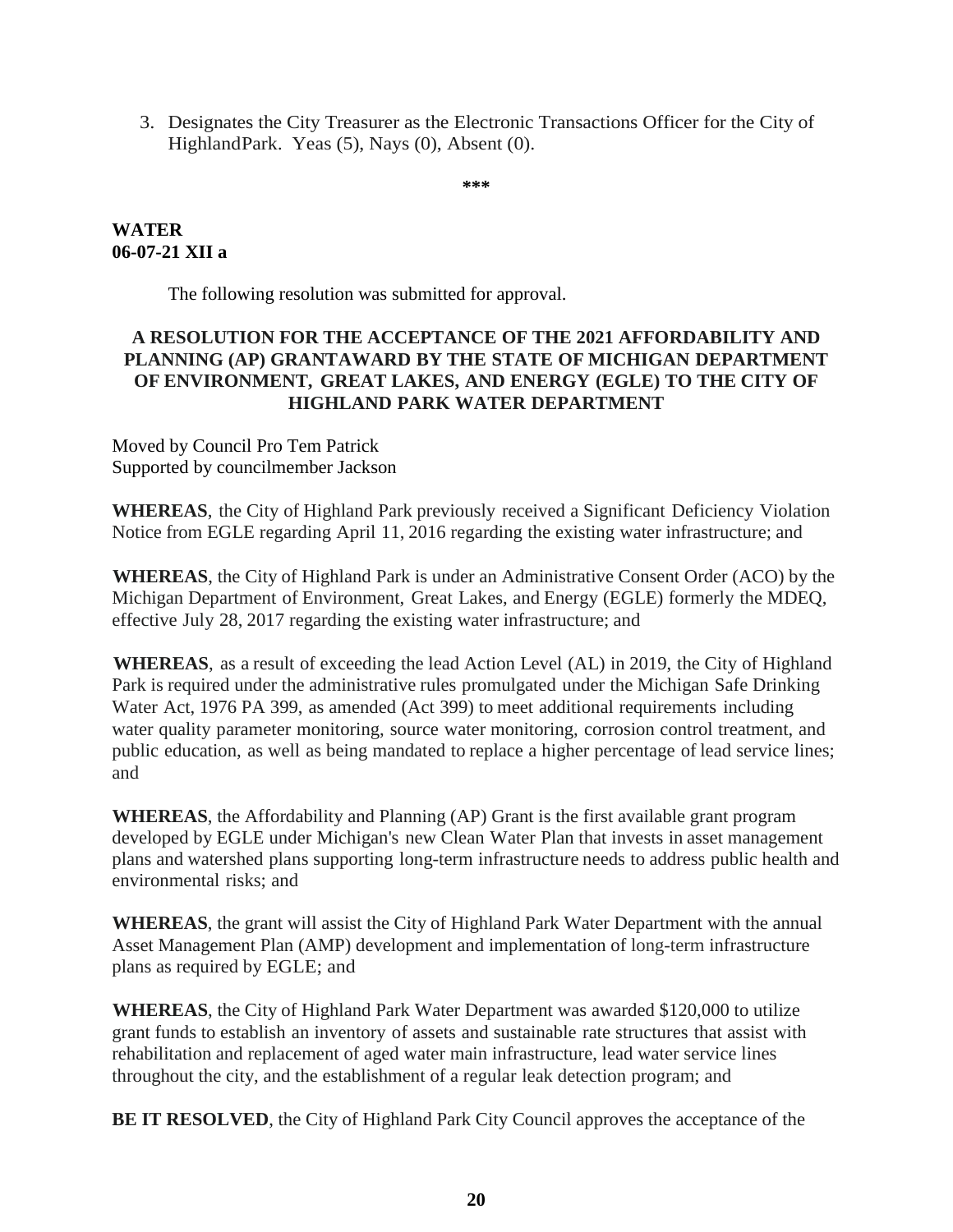Affordability and Planning Grant Award for a total of \$120,000 to the City of Highland Park from the State of Michigan Department of Environment, Great Lakes, and Energy (EGLE). Yeas (5), Nays (0), Absent (0).

\*

# **06-07-21 XII b**

The following resolution was submitted for approval.

## **A RESOLUTION AUTHORIZING THE CONTRACT AWARD TO BRICCO EXCAVATING COMPANY, LLC FORTHE PHASES 1,2,4,5 AND 6 OF THE 2021 WATER MAIN AND SERVICE LINE REPLACEMENT PROGRAM**

Moved by Council Pro Tem Patrick Supported by Councilmember Jackson

**WHEREAS**, the Water Department intends to conduct a water main and service line replacement program tobegin rehabilitating the city's aging water distribution system infrastructure as required by the Michigan Department of Environment, Great Lakes, and Energy (EGLE) Administrative Consent Order; and

**WHEREAS**, the EGLE has completed review of the program and approved the bidding documents as part ofthe Drinking Water State Revolving Fund (DWSRF); and

**WHEREAS**, on May 17, 2021, the City of Highland Park opened bids for the 2021 Water Main and Service Line Replacement Program; and

**WHEREAS**, the Water Main and Service Line Replacement Program consists of six different phases and fivephases are planned to be executed at this time; and

**WHEREAS**, the Water Department has conducted an interview with the contractor for the purpose ofclarifying bids opened on May 17, 2021 and

**WHEREAS**, the Water Department reviewed the proposal for compliance with references, project experience, project requirements, schedule, and the ability to provide the requested services for the City of Highland Park;and

**WHEREAS**, the Water Department determined Bricco Excavating Company LLC was the most responsivebidder for the 2021 Water Main and Service Line Replacement Program; and

**BE IT RESOLVED**, that the Highland Park City Council APPROVES the contract award to Bricco ExcavatingCompany, LLC for Phase 1 in an amount not to exceed \$2,352,325.00, Phase 2 in an amount not to exceed \$4,772,596.00, Phase 4 in an amount not to exceed \$704,130.00, Phase 5 in an amount not to exceed \$2,703,449.00 and Phase 6 in an amount not to exceed \$291,268.00, pending funding procurement with theState of Michigan and final contractual discussions. Yeas (5), Nays (0), Absent (0).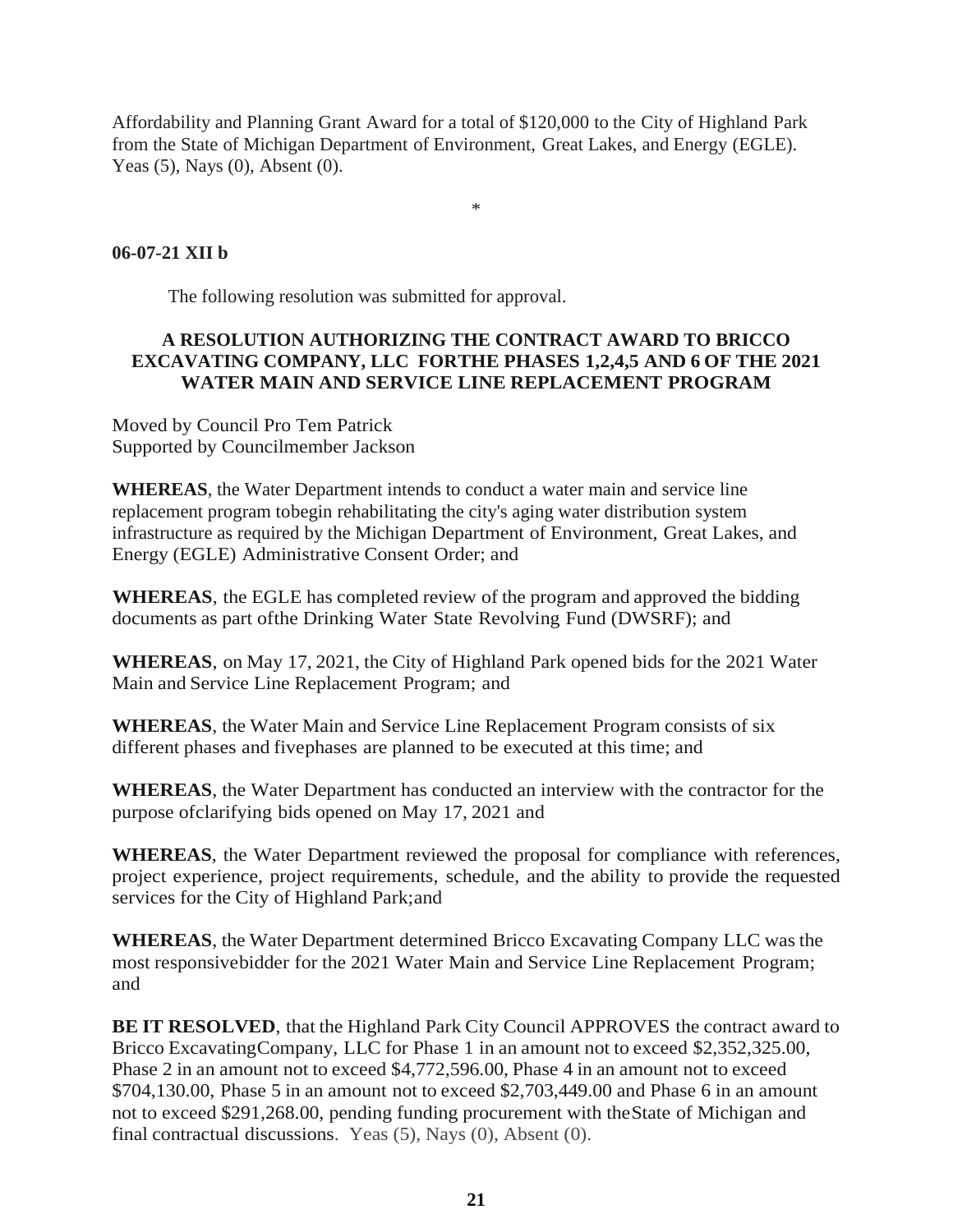#### **06-07-21 XII c**

# **A RESOLUTION AUTHORIZING CONTRACT AWARD TO INLAND WATERS POLLUTION CONTROL, INC. FOR PART A AND PHASES 1,2,3,4 AND 5 OF PART B FOR THE 2021 SEWERREHABILITATION & SEWER CLEANING PROJECT**

Moved by Council Pro Tem Patrick Supported by Councilmember Bates

**WHEREAS**, the Water Department intends to rehabilitate approximately 5,200 linear feet of combinedsewer line; and

**WHEREAS**, the Water Department intends to televise and clean designated sewer as necessary; and

**WHEREAS**, the Department of Environment, Great Lakes, and Energy (EGLE) has completed reviewof the program and approved the bidding documents as part of the Clean Water State Revolving Fund (CWSRF); and

**WHEREAS**, on May 17, 2021, the City of Highland Park opened bids for the 2021 Sewer Rehabilitation & Sewer Cleaning Project; and received bids from two contractors, Inland Waters Pollution Control, Inc. and Corby Energy Services, Inc.; and

**WHEREAS**, the proposed project consisted of two parts, Part A, Sewer Rehabilitation, and Part B,Sewer CCTV and Cleaning; and

**WHEREAS**, the Water Department has conducted interviews with each contractor for the purpose ofclarifying bids opened on May 17, 2021; and

**WHEREAS**, the Water Department reviewed the proposals for compliance with references, projectexperience, project requirements, schedule, and the ability to provide the requested services for theCity of Highland Park; and

**WHEREAS**, the Water Department determined Corby Energy Services, Inc. for Part A and 3 phases of Part B and Inland Waters Pollution Control, Inc. for the remaining 2 phases of Part B were the mostresponsive bidder for the 2021 Sewer Rehabilitation & Sewer Cleaning Project; however, after further discussion with the City and due to conflict of interest, the Water Department revised the recommendation and

**BE IT RESOLVED**, that the Highland Park City Council APPROVES the contract award to Inland Waters Pollution, Inc. for Part A for an amount not to exceed \$629,010.00, Phase 1 of Part B for an amount not to exceed \$113,666.52, Phase 2 of Part B for an amount not to exceed \$122,970.60, Phase 3 of Part B for an amount not to exceed \$158,348.40, Phase 4 of Part B for an amount not to exceed \$136,488.84 and Phase 5 of Part B for an amount not to exceed \$137,758.44 (combined amount for the Part B of the project, for an amount not to exceed \$669,232,80), and total for the project including Part A and B of the 2021 Sewer Rehabilitation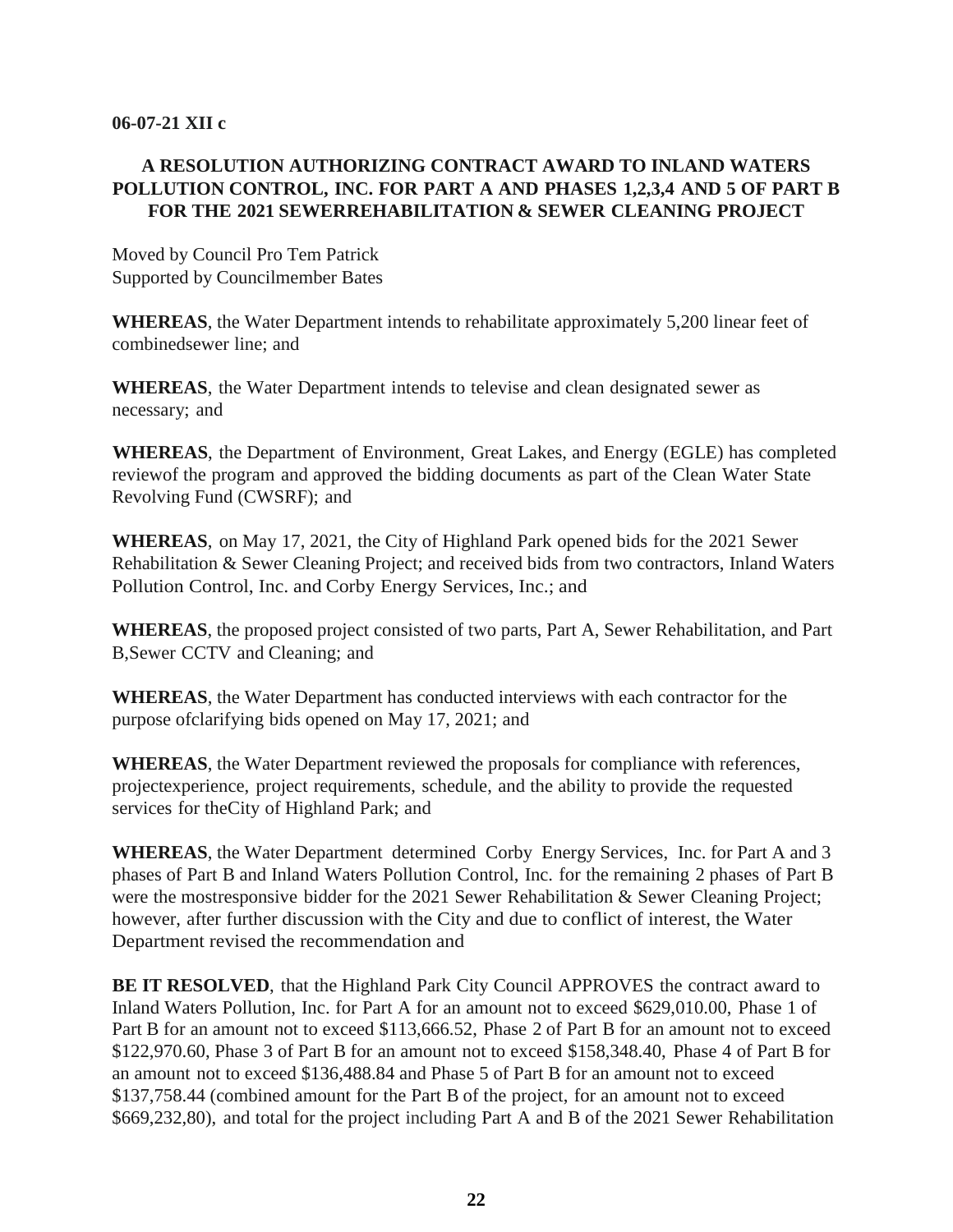& Sewer Cleaning Project, for an amount not to exceed \$1,298,242.80, pending funding procurement with the State of Michigan and final contractual discussions. Yeas (5), Nays (0), Absent (0).

**\*\*\***

# **COUNCIL AFFAIRS**

The following resolution was submitted for approval.

## **RESOLUTION DECLARING A VOTE OF 'NO CONFIDENCE' FOR THE HIGHLAND PARK CITY ATTORNEY TERRY FORD**

Moved by Council Pro Tem Patrick Supported by Councilmember Armstrong

**WHEREAS,** the Highland Park City Council by the authority of the Highland Park CityCharter is the Legislative governing body of the City and depends on a knowledgeable, objective City Attorney,

**WHEREAS,** Mayor Hubert Yopp has consistently violated the laws of the City Charterof the City of Highland Park without being cited by his friend, the City Attorney Terry Ford,

**WHEREAS,** the City Attorney Terry Ford has continued to take action to underminethe Highland Park City Council and its Charter provided authority,

**WHEREAS,** these said actions include, but may not be limited to, orchestrating a lawsuit against the Highland Park City Council, wrongly advising a City Councilmember's candidacy to intentionally have him removed from the ballot and notproviding the City Council legal updates and the status of current/pending litigation against the City of Highland Park and requiring that the City Council actions be approved by him prior to any City Council vote and allowing the execution of a contractbetween the City of Highland Park and Ajax Paving, Inc. that has not been approved bythe Highland Park City Council and continuously defending illegal actions by his friendMayor Huber Yopp, **,**

**WHEREAS,** the Highland Park City Attorney Terry Ford verbally threaten the Highland Park City Council at the Monday, May 17, 2021 City Council meeting (theCity Council has in its possession an audio recording) by instructing his assistant to prepare 'arrest warrants' for the Highland Park City Council as revenge against the Highland Park City Council for executing budget amendments, **NOW,**

**THEREFORE, IT BE RESOLVED,** that due to the inappropriate, unprofessional and compromised behavior by City Attorney Terry Ford, the Highland Park City Council is stating a Vote of 'No Confidence' in his legal representation of the City of Highland Park and requests that Mayor Hubert Yopp 'remove and replace' him immediately. Yeas (4), Nays (1) Councilmember Jackson, Nays (0).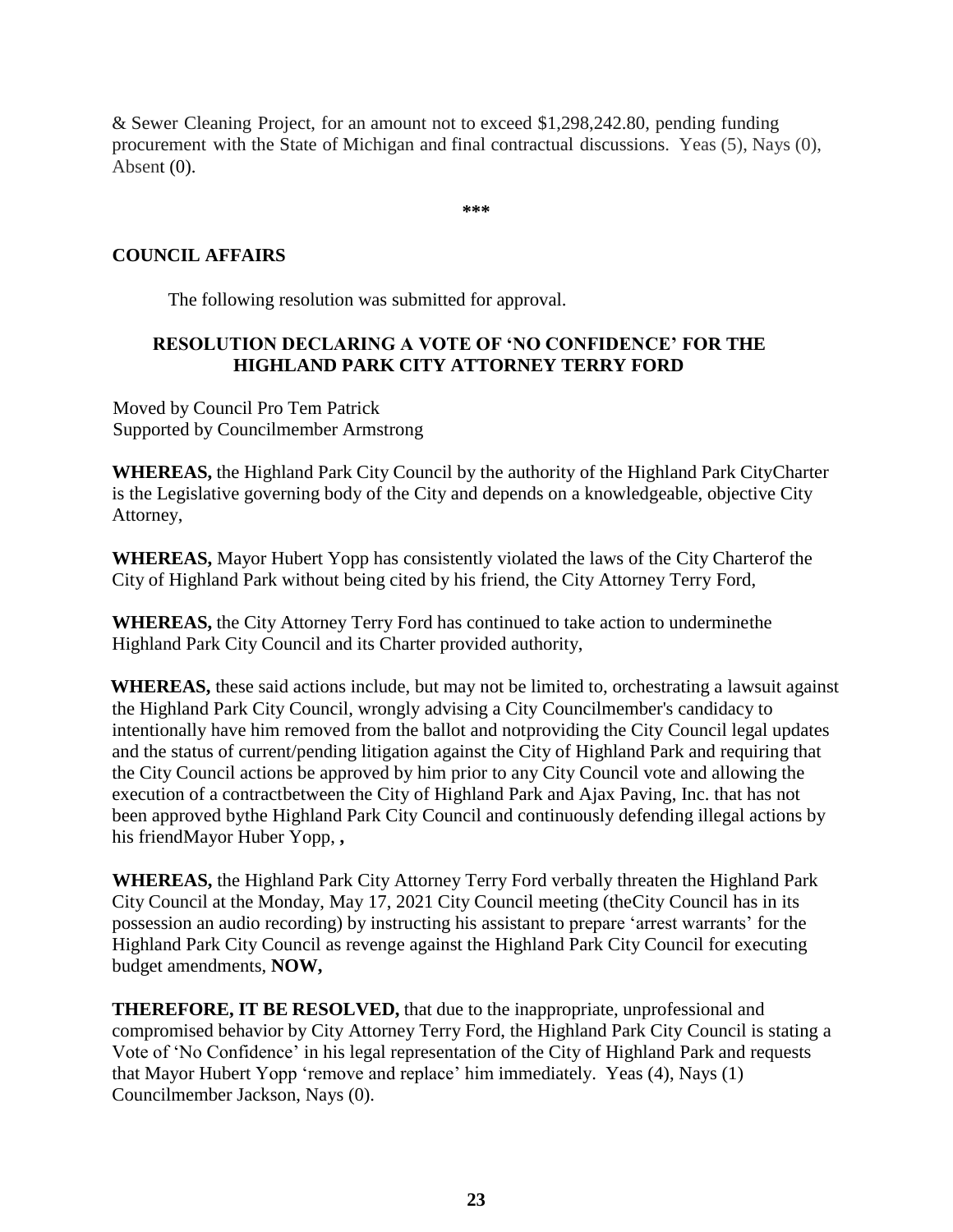# **ADJOURNMENT**

Moved by Council Pro Tem Patrick Supported by Councilmember Armstrong

To adjourn the meeting, motion carried, meeting adjourned at 9:00 p.m.